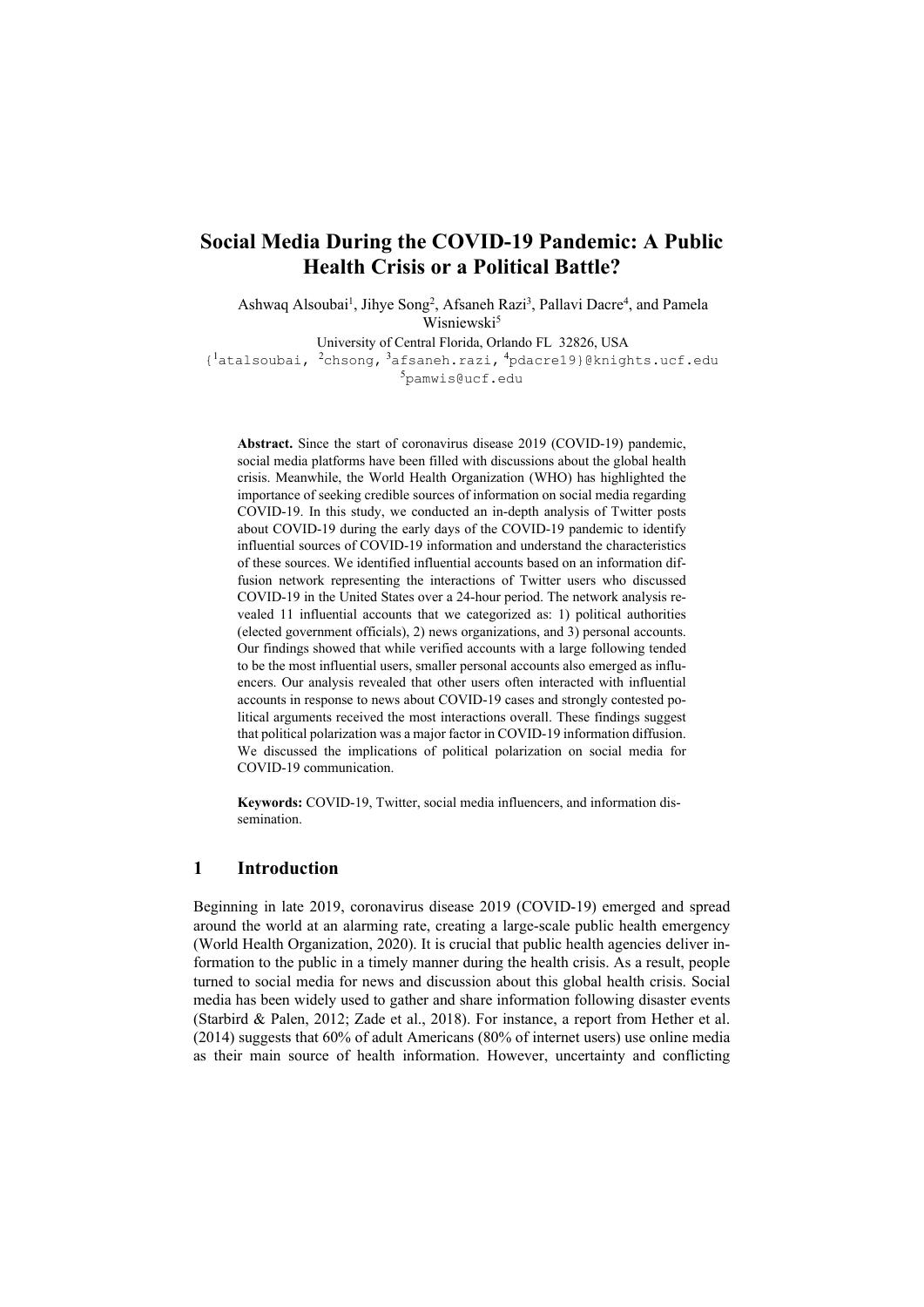information have created obstacles for public health communication and posed dangerous consequences to people's lives (Spencer, 2020; Zarocostas, 2020). Therefore, health authorities have highlighted the importance of seeking credible sources of information related to COVID-19 (Zarocostas, 2020). Given the importance of social media during health crises, 'social media influencers' have been considered 'critical actors' during the pandemic, since these influencers deliver timely information about COVID-19 to people who use social media platforms (Abidin et. al, 2020). We analyzed influential sources of information on Twitter that people engaged with to understand how the dissemination of information during COVID-19 reflects governments' and public health agencies' efforts to promote credible sources on social media.

In this study, we identified Twitter influencers in the United States by scraping 13,492 Tweets from a 24-hour period between June 16, 2020 and June 17, 2020. In the U.S. at this time, reported COVID-19 cases had decreased relative to the preceding spike in March and April<sup>[1](#page-1-0)</sup>. However, during this week, the U.S. Centers for Disease Control and Prevention (CDC, 2020) reported that while the number of cases of COVID-19-like illnesses was lower at the national level, cases were increasing in certain regions. Tension between economic and public health concerns led to disputes between health experts and politicians over appropriate government responses to COVID-19, with public health officials warning that reopening the economy could result in a surge in cases (Cher, 2020). During this time, U.S. President Donald Trump clashed with health officials, prioritizing reopening and downplaying the risk of increased COVID-19 spread (Forgey, 2020). Additionally, Trump received significant attention and criticism for moving forward with a planned campaign rally in Oklahoma, despite a major increase in COVID-19 cases in the state (Shumaker & Schwartz, 2020). Meanwhile, reflecting both the uneven impact of COVID-19 across U.S. states, as well as partisan division across the nation, local and state governments took divergent paths when it came to reopening the economy or extending stay-at-home orders and business closures, leading to confusion and uncertainty (Gross, 2020; Karimi et al., 2020; Olson, 2020). Ultimately, these events culminated in a significant surge in COVID-19 cases nationwide in the weeks and months to follow<sup>1</sup>.

A clear identification of the main influential sources of information about COVID-19 on social media can provide insights into the types of engagement and information that people sought for COVID-19 updates and news during the early days of the pandemic. There is a need for research to provide an identification of U.S. sources of information from online digital trace data to better understand this phenomenon. Thus, we pose the following research questions:

- **RQ1:** *Who were the most influential sources (based on interactions) of COVID-19 information on Twitter during the early stages of the pandemic?*
- **RQ2:** *What are the characteristics of these accounts/users and the information they shared?*
- **RQ3:** *How did users interact with these influential accounts and the COVID-19 information they share?*

<span id="page-1-0"></span><sup>1</sup> <https://covid.cdc.gov/covid-data-tracker>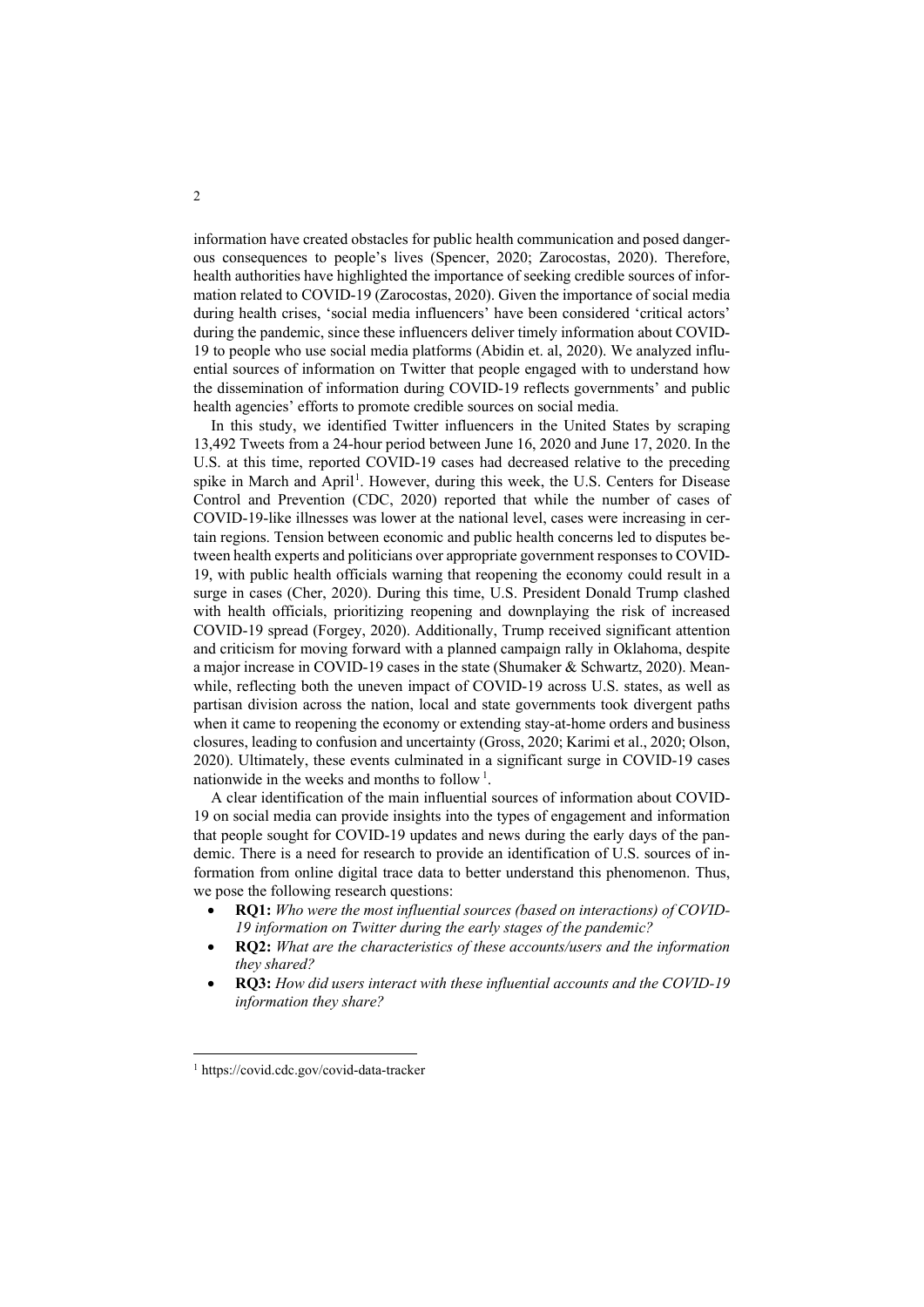To answer RQ1, we first created an interactions network demonstrating information diffusion of the collected data to identify which users are the most influential information sources. To address RQ2, we then conducted qualitative and quantitative analyses of the identified influential accounts. For RQ3, we examined the types of interactions received by the influential accounts. Based on our network analysis, we identified 11 influential accounts. The influential accounts included public figures, such as elected government officials and news organizations, along with personal accounts. While the majority of influential accounts were verified with a large following, the influencers also included non-verified accounts with fewer followers. We found the influential accounts varied in the types of interactions they received. Additionally, we found the content receiving the most interactions from these users included news and updates about COVID-19 cases, as well as personal commentary. However, politically charged arguments received the most interactions overall.

By identifying the influential sources of COVID-19 information, we make the following unique research contributions: 1) We highlight the differences in users' interactions with different types of influential sources of information, and 2) We identify the influence capacity of influencers based on the received interactions using the visualized network. At the end, we discuss the implications of our findings for understanding polarization in health communication and provide recommendations for future research on the role of influencers in COVID-19 information diffusion.

## **2 Related Work**

In this section, we explore relevant studies that discussed information diffusion and COVID-19 news diffusion on social media.

## **2.1 Information Diffusion on Social Media**

Information diffusion happens when a piece of knowledge spreads from a source to a recipient(s) or audience through interactions. Zafarani et al. (2014) described the diffusion process with three main components: a sender of the information, a receiver, and a medium. Katz and Lazarsfeld (1955) pointed out that information can go viral through a person-to-person diffusion process. Large-scale of information distribution relies on social media networks. One study showed that people tended to imitate majority behavior in the diffusion process because they believed that the wisdom of the group could help them make the right decision (Levitan & Verhulst, 2016). It is important to address how the bigger groups, or hubs, on social media can affect diffusion speed. This is introduced in the Barabási and Albert (1999) preferential attachment model. The preferential attachment model is based on the concept of "rich get richer" where a network is constructed randomly at the beginning. Then, a new node or individual connects randomly to an existing node with a preference to attach to the popular nodes or users. According to Freberg et al. (2011), these popular users emerge on social media platforms as third-party endorsers, or 'influencers.'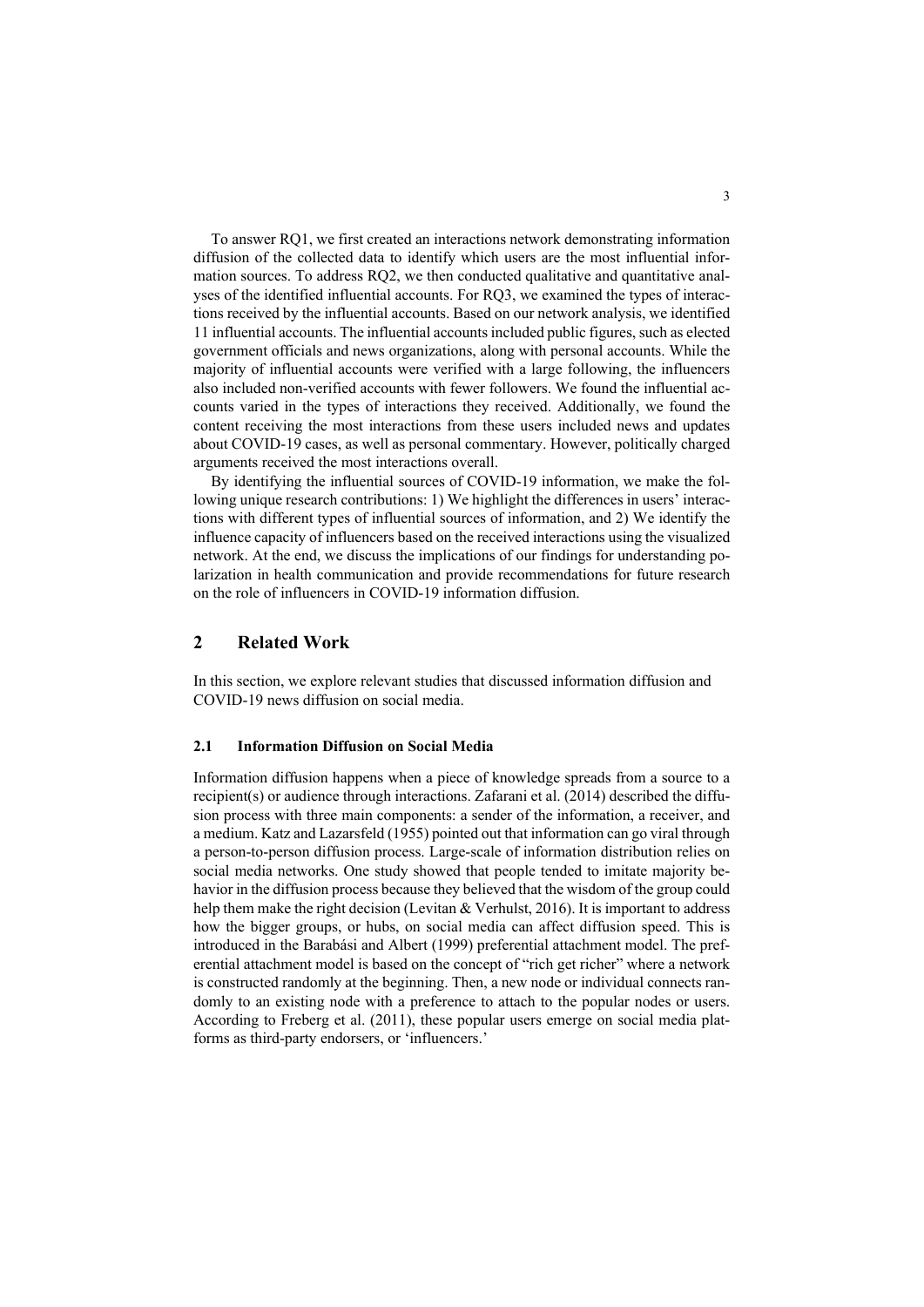Influencers have a significant impact on people's attitudes, behavior, and decisions (Casaló et al., 2018). Influencers' abilities to gain trust and influence other users has become an advantage for them in reaching target users in an effective way (Pestek et al., 2017). Chae (2018) defined influencers as micro-celebrities, since they gained popularity over time using social media. Influencers on social media varied from "unknown actresses and models, fitness trainers and musicians to wealthy people" (Chae, 2018). Examining the influencers' following network was one of the ways to identify influencers using social network analysis (Stieglitz et al., 2018). The capacity of influence of these influencers is usually linked with following size (Okuah et al., 2019). However, following size is not the only indication for quantifying influence; valuable interactions can also be considered another successful influence metric (Gräve & Greff, 2018). Studies have shown that influencers with a "mid number of followers'' can hold more engagement and trust than some influencers with a large number of followers (Pestek et al., 2017). In marketing, for example, the impact of influencers can be quantified by a two-way conversation on a product via social media (Booth & Matic, 2011). Level of engagement can be defined by the interactivity of a piece of content shared on social media. Therefore, the influence indication used in this study to identify influencers of COVID-19 discussions was the number of engagements received.

### **2.2 COVID-19 Information Diffusion via Social Media**

Since the beginning of the COVID-19 pandemic, many efforts have arisen to explore the reflection of this major health event in different social media platforms. Researchers have begun to investigate the sources of information related to the pandemic on social media, such as Ko et al. (2020), who were able to identify the sources of information on Twitter based in Taiwan using an online survey. Budhwani and Sun (2020) found that, there was a significant increase in using hashtags related to COVID-19 on Twitter. This resulted in the production of a large scale of data that can help researchers understand public perceptions about COVID-19. Some early research efforts focused on publishing datasets about COVID-19 discussions on social media to the public for analysis. Dimitrov et al. (2020) emphasized the role of Twitter as a tool for the research community to study online conversation dynamics, including information dissemination. The researchers published a publicly available dataset that has potential for analyzing COVID-19-related tweets. One of the major findings from the initial analysis of the published dataset was that it verified that "Twitter discourse statistics reflect major events." It was also observed that verified accounts "are the most active when major events occur."

Studies that involve the creation and/or analysis of datasets of online public postings to identify the influential sources of information are particularly useful in guiding the actions and policies of public agencies. For example, Rufai and Bunce (2020) stated that government leaders and public agencies can leverage pandemic-related studies of online discourse and information diffusion to evaluate the effectiveness of implemented policies and to inform future policy decisions. There was a noticeable trend of conducting sentiment analysis, a methodology that utilizes Natural Language Processing (NLP) to assess the connotation of a given text, on public discussions about COVID-19 on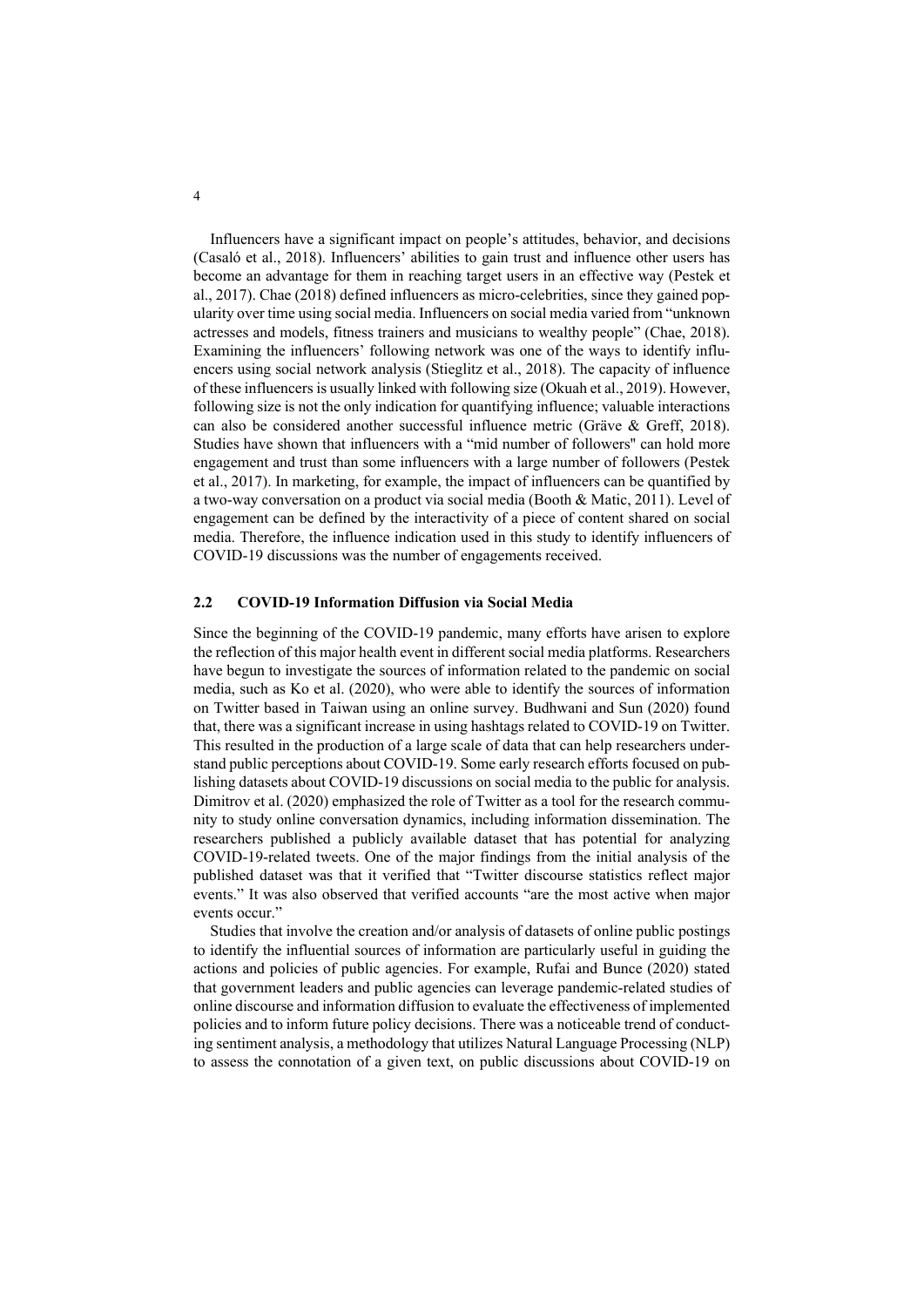social media. Lwin et al. (2020) explored the sentiments from COVID-19 related discussions focusing on four emotions: fear, anger, sadness, and joy. The researchers found that during the pandemic, there was a significant shift in the public emotions from fear to anger "while sadness and joy also surfaced." Most fear emotions appeared around shortages of COVID-19 tests and medical supplies while the anger was shown in the tweets related to the stay-at-home notices. Sad emotions were shown clearly on topics related to losing friends and family members while tweets including words of gratitude and good health highlighted the joyful emotions. Another sentiment analysis based on positive and negative sentiments was done by Dimotrov et al. (2020) toward four prespecified prominent sources of pandemic-related information: Donald Trump, The World Health Organization, Breitbart, and CNN. Tracking the positive and negative sentiments of the tweets sent to the predefined sources revealed a possible controversy by synchronous increase in positive and negative sentiments in the week of Trump's State of the Union address.

Analyzing major sources of information was also an interest of Rufai and Bunce (2020) who conducted a content analysis on the COVID-19 responses from eight of the Group of Seven (G7) world leaders on Twitter. The analysis yielded 203 viral tweets: 166 (82.8%) were categorized as 'Informative,' 48 (28.6%) had weblinks to government-based sources, 19 (9.4%) were 'Morale-boosting,' and 14 (6.9%) were 'Political.' These studies used predefined lists of sources for analysis, while in this study, we obtained data using a scraper that collects data from Twitter users in the United States and then created a visualized network that illustrates the interactions between users who discussed COVID-19 related topics to identify the sources based on the accounts that received the highest number of interactions.

## **3 Methods**

### **3.1 Study Overview**

We performed an analysis of the interactions between Twitter users who posted tweets related to COVID-19 in order to identify and investigate the main sources of information that people engaged with during the early stages of the global pandemic. This analysis was done based on a visualized network constructed using the collected data (the interactions) and in-depth analysis on the identified sources. Further analysis was performed on the main identified sources of information in order to understand the shared characteristics of these users and extract the different types of accounts. In order to achieve this understanding, we performed a manual analysis on information related to the identified influencers' activity on Twitter based on number of followers, date of account creation, profile description, and whether the account was verified. The visualized network, along with the deep analysis of the identified accounts, allowed us to frame a comprehensive understanding of Twitter sources of COVID-19 information.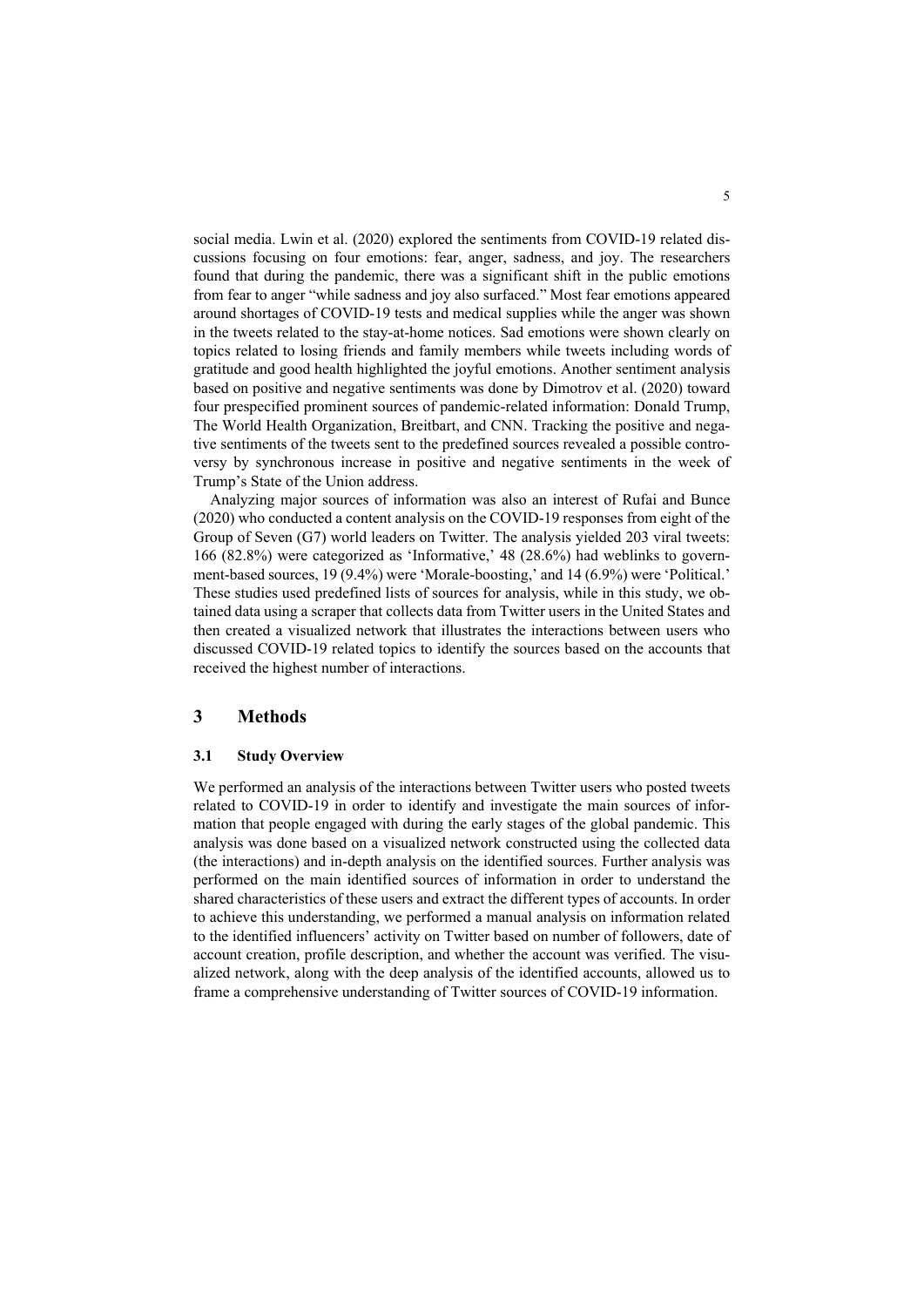#### **3.2 Data Collection**

We selected Twitter as the data source for this study because it is a powerful tool for analyzing COVID-19 discussions (Dimitrov et al., 2020). We used the TwitterStreamingImporter on Gephi (Levallois and Totet, 2020) to collect COVID-19 related tweets along with the interactions that were recorded for these tweets including mentions, retweets, and quote tweets between the users. Trending hashtags about COVID-19 were used to filter tweets. The terms used for filtering were: "COVID-19," "Coronavirus," "COVID Pandemic," "Covid-19 vaccine," "corona cure," and "corona vaccination." Based on these search terms, we collected 13,492 Twitter user interactions over a 24 hour period from June 16, 2020, to June 17, 2020. This allowed us to conduct a detailed mixed method (quantitative and qualitative) analysis of influence within a short period of time. The scraper collected English-language tweets from Twitter users who were in the United States.

Using the same Twitter scraper software, further meta data were extracted for each user for in-depth analysis of the identified sources. This further investigation helped explore more information about the different types of accounts that dominate Twitter during the global pandemic. The meta data that were collected for the sources' analysis are described in the following subsections.

**Number of followers.** The number of followers is defined as the number of Twitter users who follow a given user. The number of followers is considered as an influence indicator because the more followers a user has, the faster information can be spread. Therefore, we expected that most of the identified influential sources would be users with a high number of followers.

**Profile creation date.** The creation date of a Twitter profile indicates the date the user created their Twitter account. Based on early Twitter reports, there was approximately a 6% increase of new users accounts on Twitter who engaged in discussions about COVID-19 between November 2019 and March 2020 (Sharma et al., 2020). In this study, we investigated the creation date of influential accounts in order to check whether newer accounts dominate Twitter discussion during the pandemic.

**Profile description.** Profile description refers to a short autobiography written by Twitter users to introduce themselves. Using profile descriptions helped us understand the identities behind accounts whose COVID-19 tweets receive the most interactions.

**Verified accounts.** Verified accounts are Twitter accounts that have been authenticated by the platform. In this study, we collected a Boolean variable that indicated whether a given user was verified. Verification status may enhance the account's credibility, since González-Bailón and Domenico (2020) confirmed that verified accounts were significantly more visible to other Twitter accounts during events. Usually, these verified accounts were celebrities or public figures (Twitter, 2013). This motivated us in this study to explore whether the main sources of COVID-19 news were verified accounts and to compare that with the number of followers to check which factor had more influence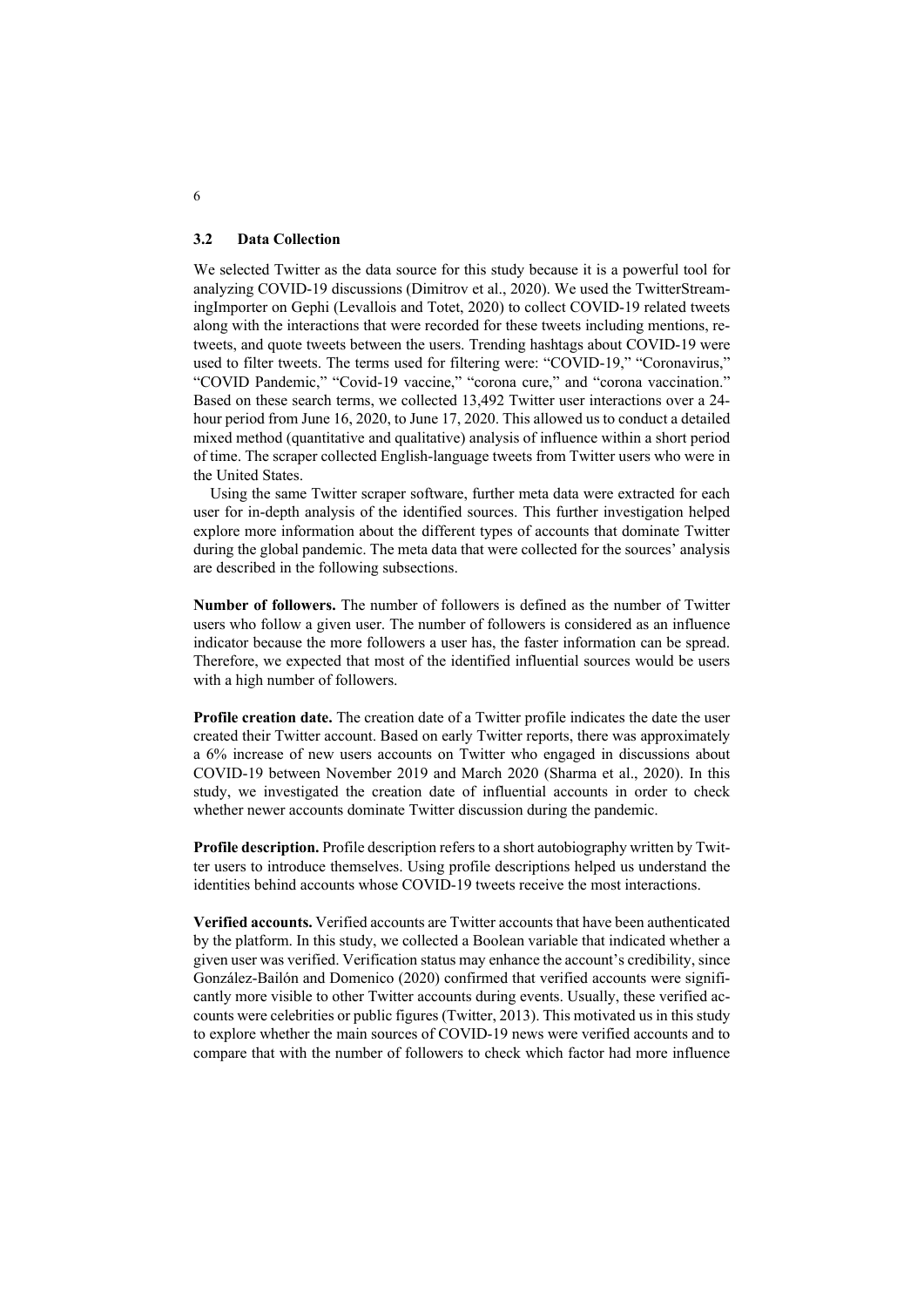on reaching a wider audience. This provided a clear understanding about what types of accounts people would seek and trust for news and updates about COVID-19. Next, we describe the data analysis methods used in this study.

#### **3.3 Data Analysis Approach**

We performed network analysis by creating a directed network using Gephi, an opensource network visualization software (Bastian et al., 2009), to better understand the information flows between Twitter users who discussed COVID-19 during the data collection time period (Borgatti et al., 2009). For the visualized network, our aim was to visually identify the Twitter user accounts that were influential sources of COVID-19 information. Two indications used for identifying these sources were node size and edge direction. Twitter users were represented in the network graph as nodes, where node size was an indication of the number of interactions a node (user) had received. Bigger nodes showed a high number of interactions sent to the user and vice versa. The interactions (mentions, retweets, and quote tweets) between the users were represented by the edges' direction. After identifying the main sources of information in the network, we filtered the data in order to explore and deeply analyze these accounts.

In this analysis, interactions received by these accounts along with the previously defined variables (number of followers, profile creation date, profile description, verified account) about users were used in order to explore the different types of users that the public Twitter audience would seek for information about COVID-19. We followed a qualitative thematic approach (Braun & Clarke, 2006) to find themes across tweets and extract patterns between the accounts based on the collected features. We analyzed the tweets of the influential sources that were collected during the collection time and received the highest number of interactions. This process started by reading the tweets and discussing what these posts were, how the content could impact the number of interactions received, and what were the topics of these tweets. In the next section, we present our results regarding the network interactions and influential users.

## **4 Results**

In this section, we identify the influential sources of information on Twitter (RQ1), along with their characteristics, including account types, profile creation date, number of followers, and verification (RQ2). We also describe characteristics of the interactions received by the identified influential accounts (RQ3).

## **4.1 Influential Sources of Information from Engagement Network**

[Figure 1](#page-7-0) illustrates the engagement network that was created based on the collected sample of data from Twitter, where 6707 Twitter accounts were the nodes in the graph and 13,492 interactions (mention, retweet, and quote tweet) between these accounts were the directed edges that connected two nodes (users). The network graph clearly showed dense interactions between users, which took place mostly on the network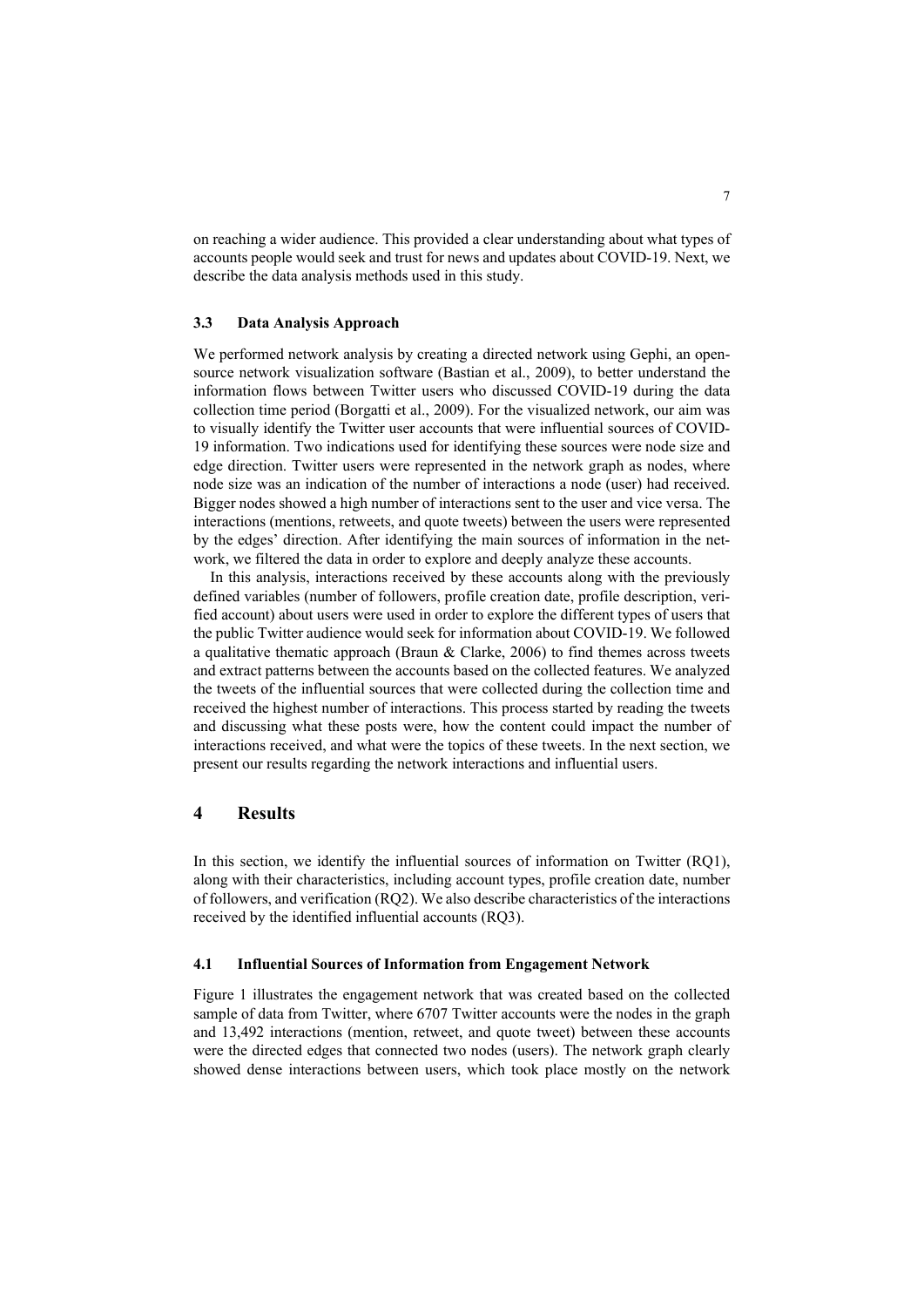center. The nodes, or users, who were placed in the outer area showed lighter interactions observed by one interaction between only two nodes. In this study, we focused on the dense interactions between users because analyzing this type of interactions helped us identify Twitter accounts that people interacted with heavily regarding their COVID-19 tweets.



<span id="page-7-0"></span>Fig. 1. Twitter users' interactions network where nodes represented users and edges represented the form of interaction between these users.

Node size was proportional to the number of interactions a given node received. After filtering the network to focus only on the dense interactions area, the major visualized finding was that most users were found to be small nodes, which indicated that these users interacted with other users, rather than receiving interactions themselves. Another major visualized finding was that we found a small number of large size nodes, denoting that people heavily interacted with these accounts' tweets. To identify influential sources of information in the interaction network (see [Figure 1\)](#page-7-0), we filtered the large size nodes (sources) along with the other users' that connected to it that are shown in Figure 1 on the right. Based on the collected sample, the average number of interactions was 70.51. This number was used as a threshold to identify the influencers on the created network. We included usernames for verified accounts, which were all associated with public figures or news agencies. However, we anonymized the identity of the non-verified accounts to respect their privacy. As a result, we found 11 users who received more than 70 interactions (listed in [Table 1\)](#page-8-0). We consider these identified as influential, since people not only passively read their tweets, but were also motivated to actively interact with the tweets.

Having a small minority of users as influential sources of information out of the 6707 total users was a notable pattern of information diffusion. Typically, there is a high number of users who provide content to social media, but what we found was the opposite: people tend to be more interactive by responding to tweets posted by a few accounts. Therefore, it is worth navigating through these accounts to understand who these users are and why they received disproportionately greater attention than other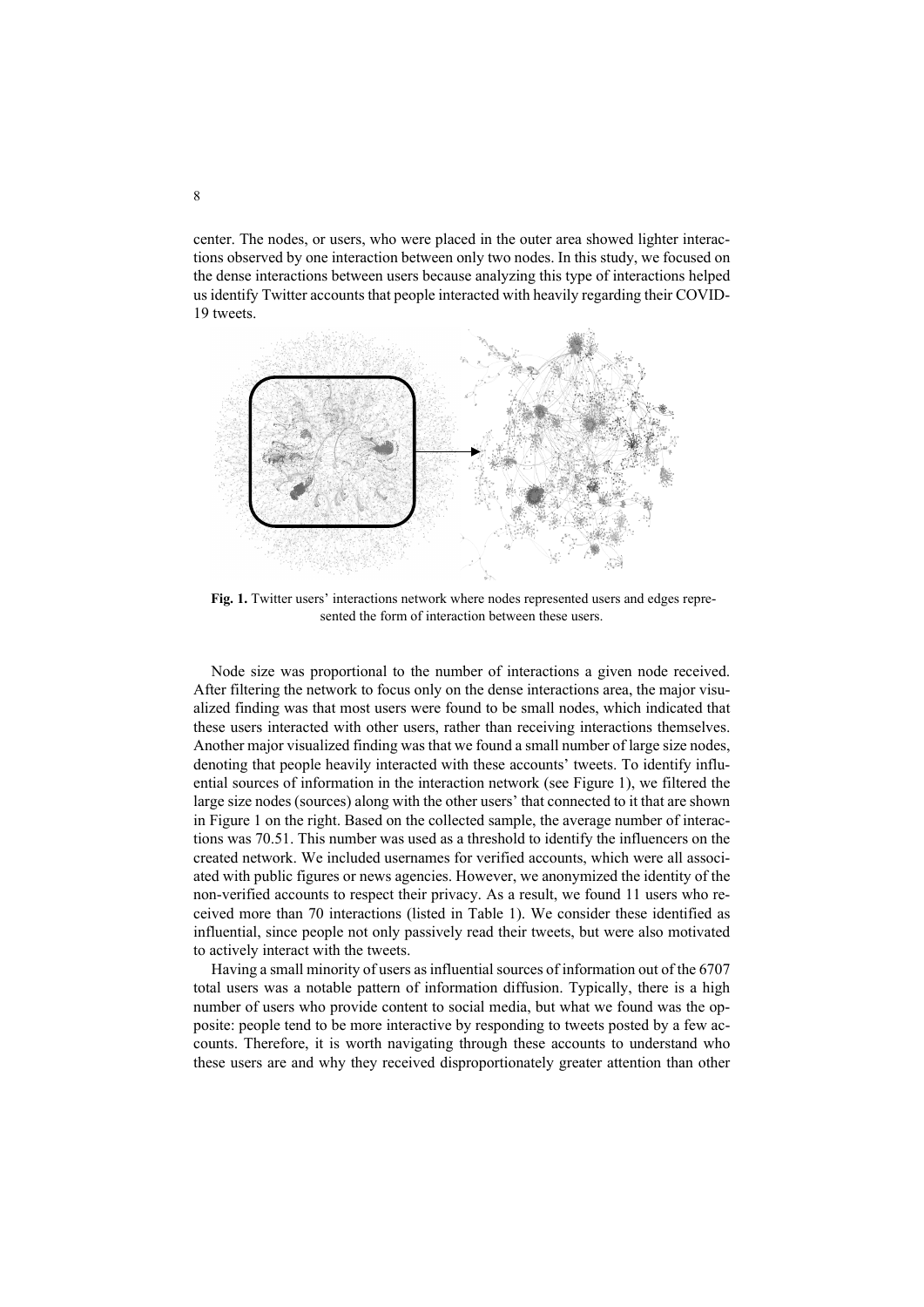users based on the collected sample. By applying the manual iterative approach to qualitatively analyze the top 11 influential accounts, the identified sources were categorized into three main account types: personal accounts (6), news agencies (3), and political authorities (2).

| Twitter username | Account type      | Number    | <b>Followers</b> | Verified     | Created |
|------------------|-------------------|-----------|------------------|--------------|---------|
|                  |                   | of inter- | count            |              | date    |
|                  |                   | actions   |                  |              |         |
| @realDonaldTrump | political author- | 210       | 82193259         | <b>TRUE</b>  | 2009    |
|                  | ity               |           |                  |              |         |
| @thehill         | news              | 182       | 3817296          | <b>TRUE</b>  | 2007    |
| @anonymized a    | personal          | 135       | 61380            | <b>FALSE</b> | 2008    |
| @Newsweek        | news              | 110       | 3448350          | <b>TRUE</b>  | 2007    |
| @anonymized b    | personal          | 109       | 660              | <b>FALSE</b> | 2010    |
| @funder          | personal          | 88        | 701056           | <b>TRUE</b>  | 2008    |
| @perlmutations   | personal          | 86        | 987380           | <b>TRUE</b>  | 2012    |
| $@$ AP           | news              | 85        | 14286804         | <b>TRUE</b>  | 2009    |
| @anonymized c    | personal          | 82        | 2444             | <b>FALSE</b> | 2009    |
| @anonymized d    | personal          | 75        | 4281             | <b>FALSE</b> | 2011    |
| @SenSanders      | political author- | 71        | 9946708          | <b>TRUE</b>  | 2010    |
|                  | ity               |           |                  |              |         |

<span id="page-8-0"></span>**Table 1.** Twitter influential sources of COVID-19 information, based on the collected sample of users who received interactions above the mean.

**Political and Personal Accounts were the Dominant Influencers.** The two political authority accounts were @realDonaldTrump, U.S. President Donald Trump, which was found to be the dominant influencer in discussions about COVID-19, and @Sen-Sanders, who is Bernie Sanders, U.S. Senator of Vermont. Trump and his administration were under pressure to provide a precise plan and clear instructions to inform people about the pandemic in a timely manner (Rufai & Bunce, 2020). Trump used his Twitter account to disseminate information about the pandemic by posting tweets and videos daily, which received the most attention from people inside the US. Receiving such a high number of interactions to COVID-19 related tweets demonstrated the importance of the existence of active government accounts on Twitter during times of crisis. Whether people agreed with Trump's actions or plans, nobody can deny that the usage of Twitter as a medium to provide fast-paced pandemic updates was an advantage. Another government official among the list of influencers was Senator Bernie Sanders (@SenSanders). Sanders received attention from people during data collection based on a posted tweet about COVID-19:

*@SenSanders: "I'll be damned if when a COVID-19 vaccine is developed, more people die because they can't afford to purchase it. Any life-saving vaccine must be free."*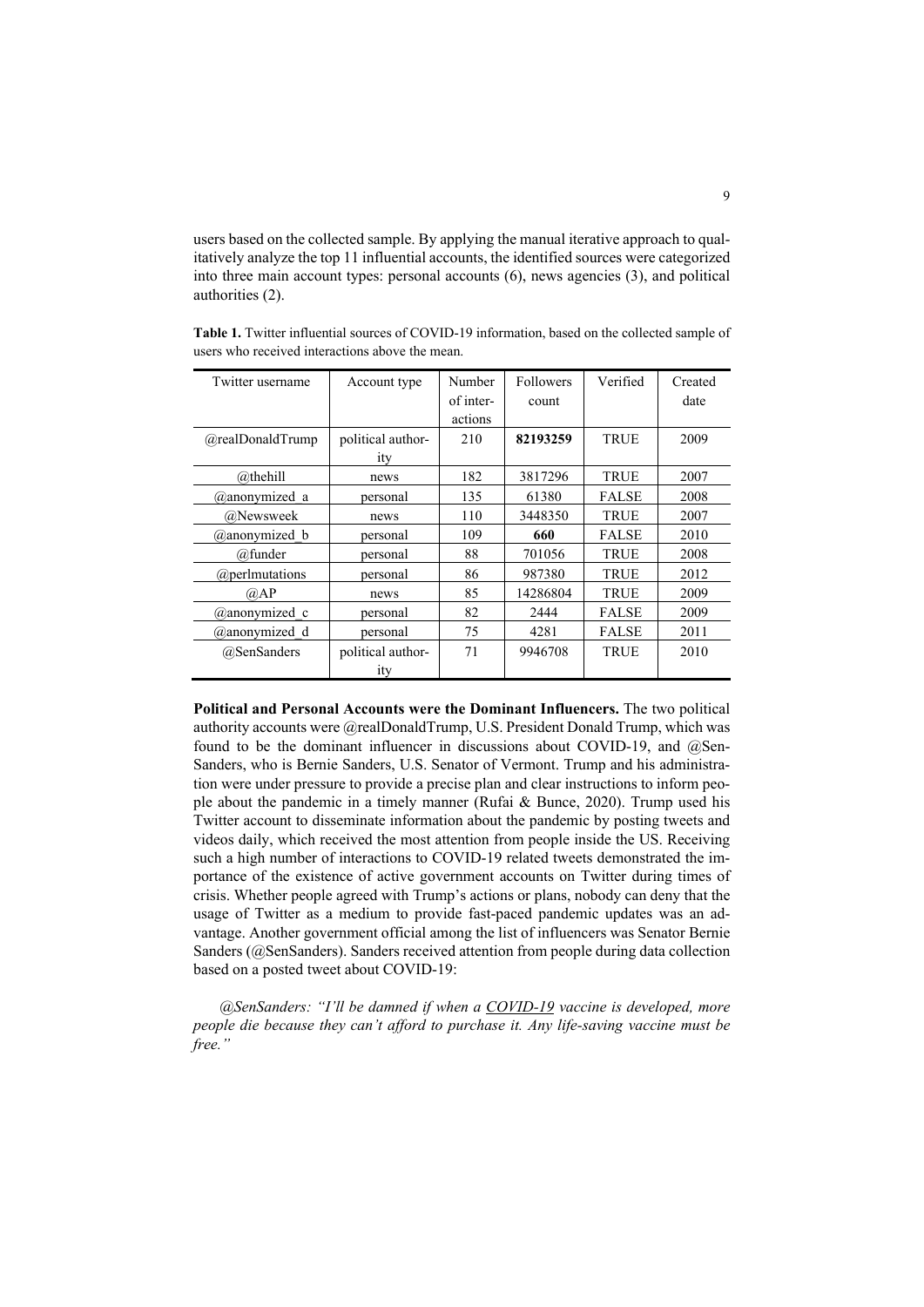This tweet triggered users' emotions by mentioning that people may die because they cannot afford the COVID-19 vaccine even before the vaccine was developed during a health and economic crisis, which resulted in a high number of retweets as a sign of agreeing with the Senator's demand. The usage of emotional language has shown to be effective in manipulating people, which mostly resulted in a high number of retweets (Stieglitz & Dang-Xuan, 2013). Based on Rufai and Bunce (2020), Trump used Twitter as an informative platform to post updates about COVID-19. In our data, Sanders used Twitter to express opinions that generally seemed to be against Trump's actions.

A surprising result was that we found (54.54%) six personal accounts among the influencers who received a high number of interactions for COVID-19 tweets. These accounts varied from private individuals to public figures, such as @funder and @perlmutations. @funder is the account of Scott Dworkin, a political commentator and founder of a super PAC (Political Action Committee). Dworkin is the executive director of the Democratic Coalition, which was founded with the express purpose of opposing Trump's presidency<sup>[2](#page-9-0)</sup>. Reflecting his partisan preference, Dworkin's tweets about COVID-19 focused on criticizing Trump's decisions and actions during the pandemic. For example, one of Dworkin's most retweeted tweets in our dataset was:

*@funder: "BREAKING: Trump's going to Dallas today to do a photo op, go to a fundraiser, then to his NJ golf resort. We're at the height of a pandemic where over 115,000 Americans have died with over 2 million infected. And he's on vacation. Trump's the laziest, most pathetic failure ever."*

Although Dworkin's Twitter account is an active and popular account that mostly publishes political tweets, not all of Dworkin's tweets received as many interactions as the previously quoted example; the reason for this might be the tweet's content, which included the number of infected people and harsh criticism of Trump for being on a vacation during the pandemic. This triggered fear over the increasing number of infected people and anger towards Trump which was reflected by interactions with this tweet. Another public figure in the personal accounts list was @perlmutations, the celebrity actor Ron Perlman. Perlman also used similarly emotional language to express anger against Trump's actions in the following tweet:

*@perlmutations: "Over 118,000 American souls have been lost to the coronavirus and that number is not slowing down. Instead of formulating an actual plan to save lives, the president is tweeting in all caps about the stock market. There's only so much tequila I can drink so please VOTE."*

Perlman shared his frustration regarding how the pandemic had negatively impacted the lives of people in the United States while the president was paying attention to other topics and encouraged people to vote in the upcoming presidential election.

Dworkin and Perlman's tweets might have received a high number of interactions because their tweets criticized Trump and prompted anger and fear by juxtaposing the

<span id="page-9-0"></span><sup>2</sup> https://www.democraticcoalition.org/about.html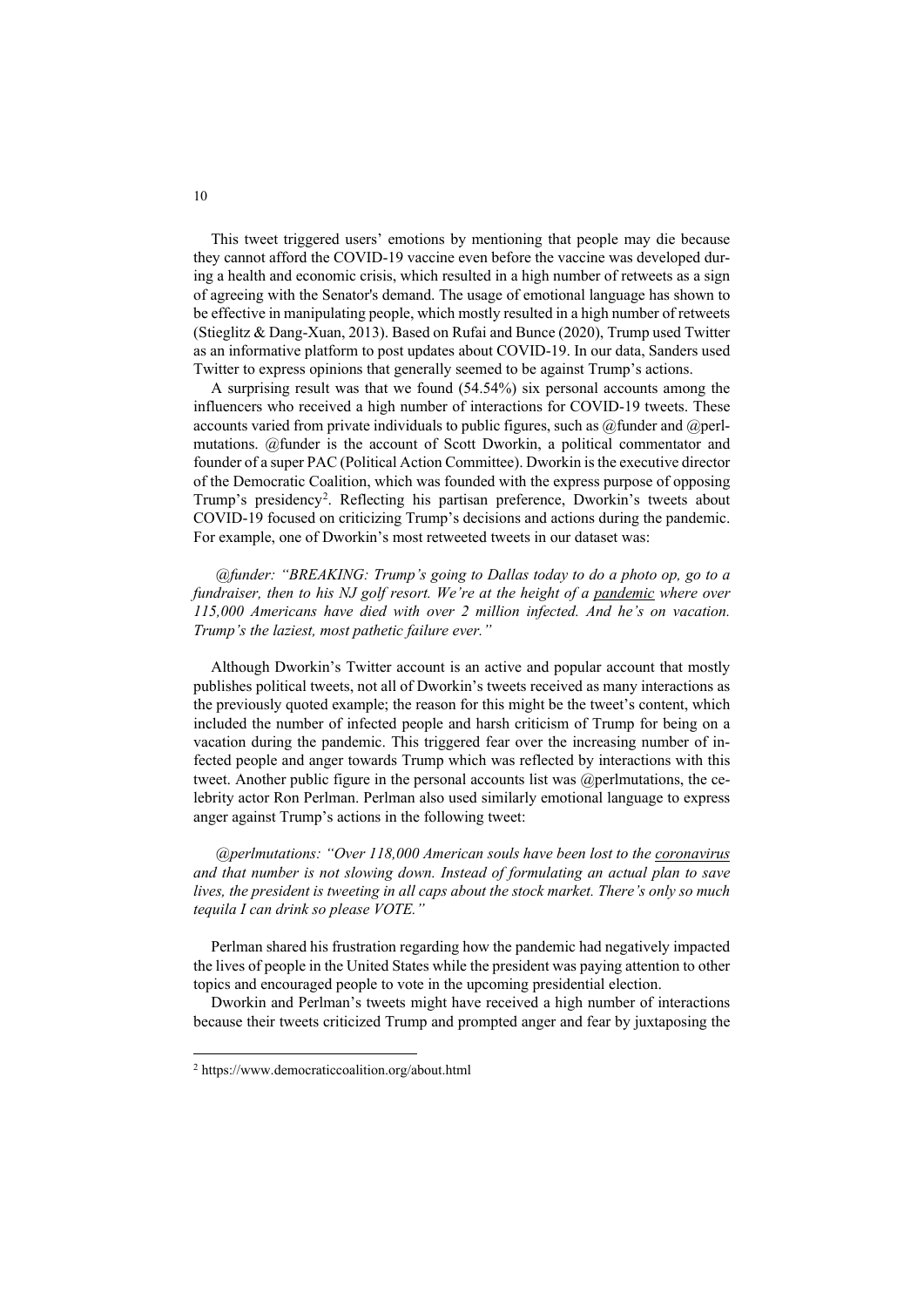number of COVID-19 cases with examples of Trump's alleged failure to respond appropriately in favor of self-serving interests and actions. This implied that people were not only interacting with Trump's own account, but also with other accounts criticizing Trump during the pandemic. This left us questioning whether the influencers, along with the users interacting with them, were against the Trump administration in general or how Trump responded to the COVID-19 crisis. Since these accounts had a political interest, our results imply that people who were against Trump framed discussions of the pandemic to emphasize Trump's poor management of COVID-19 in the U.S., using the same medium Trump used for posting updates about it. This political debate has concerning implications for health communication, especially during the pandemic.

Next, we looked into the remaining personal accounts that were not public figures (@anonymized\_a, @anonymized\_b, @anonymized\_c, and @anonymized\_d) and found that the emerging theme from these users' tweets is that these accounts were also critical of the U.S. government's pandemic response. Most of these personal accounts also amplified news sources in addition to providing their personal views about how the government was handling the pandemic. For instance,  $@$  anonymized a shared political news content from other sources, such as Fox News and MSNBC. One of the users ( $@$ anonymized b) used humor in the form of memes to criticize government responses to the pandemic. Another user,  $@$ anonymized d, shared a persuasive argument on how it is important to stay safe, along with personal commentary criticizing the poor performance of the government to the detriment of public safety. A tweet from @anonymized d stated the current number of COVID-19 cases in the U.S., then argued that this meant that efforts to reopen only considered economic consequences rather than safety. The user concluded the tweet by claiming those in charge of reopening the economy did not care about people's lives.

Finally, the identified influential accounts only included three official news agencies. Although @AP (Associated Press) has the highest number of followers, it received the lowest number of interactions compared with the other news accounts. @thehill (The Hill), which is a political news account, received the highest number of interactions of the three news accounts, while @Newsweek (Newsweek) had the lowest number of followers out of the three news accounts and had the second highest number of interactions out of the news accounts (with a ranking of 4 out of 11 overall). The news accounts posted informative updates on COVID-19 cases. During the data collection time, news accounts gained interactions on tweets that were mostly about the number of infected people with COVID-19 or Trump's decisions. Below, we present descriptive characteristics, themes, and patterns identified based on our in-depth analysis of the tweets.

**Most of the Identified Influencers were Popular Accounts.** Based on [Table 1,](#page-8-0) all influencers, regardless of other account characteristics, had accounts that were created over seven years prior to the COVID-19 pandemic. This was the only shared characteristic between all the identified influencers. The number of followers for each identified source were reported during the data collection time. From Table 1 we can summarize that the identified sources had an average of 10,495,420 followers (median = 987,380). This could suggest that all the identified influencers were popular accounts on Twitter;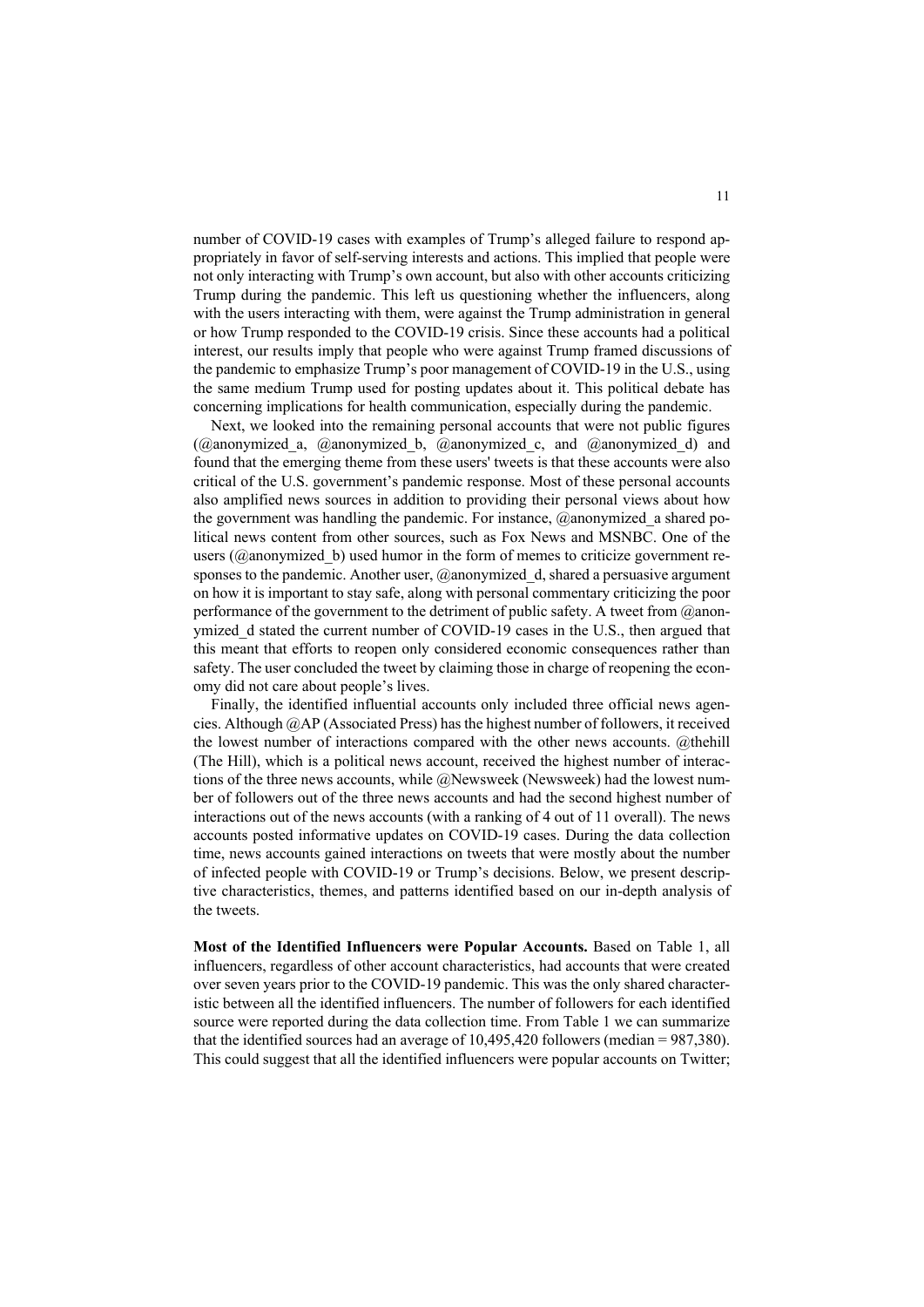however, [Figure 2](#page-11-0) illustrates heavy skewness in the follower counts which affected the mean significantly. We found that  $@$ anonymized b,  $@$ anonymized c, and  $@$ anonymized d, accounts with fewer than 5000 followers, received high attention from users that contributed to the high interaction counts. For example, @anonymized b, a personal non-verified account with the lowest number of followers (660) out of all the influencers, posted two tweets during the data collection period that went viral and received over 8000 retweets. The tweets included the same cartoon meme image with different captions on the tweets criticizing one state's response to COVID-19. The text accompanying the image mocked a governor for reopening the state while encouraging close contact without masks, only to act surprised when COVID-19 cases increased.

The two meme tweets received much more engagement than the user's other tweets during the same time period that were not about COVID-19 but focused on other social and political issues.



Fig. 2. Follower counts of the identified influencers.

<span id="page-11-0"></span>**Seven Out of the Eleven Influential Sources were Verified Accounts.** Verified accounts constituted the majority of influential accounts in our sample and included elected government officials, news organizations, and other public figures in entertainment and politics. The four accounts that were not verified appeared to be personal accounts run by individuals who are not acting in any official capacit[y. Table 1](#page-8-0) shows that 7 out of 11 information sources were verified accounts. This aligned with our expectations, since most of the listed accounts were either public figures, such as  $@real$ -DonaldTrump, @funder, @perlmutations, and @SenSanders, or accounts for major news agencies such as @thehill, @Newsweek, and @AP. On the other hand, we found personal accounts for private individuals, such as @anonymized\_a, @anonymized\_b,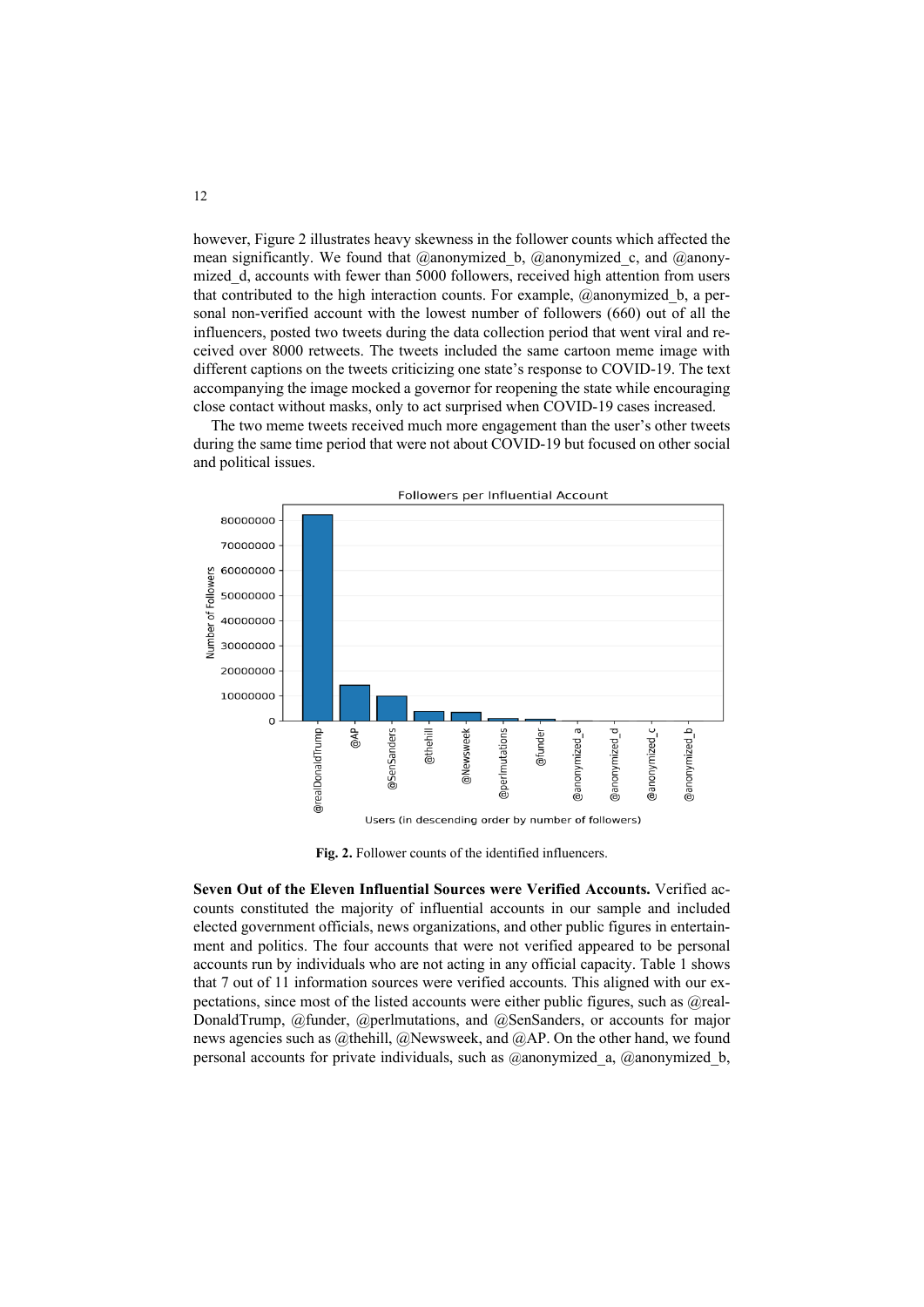$@anonymized$  c, and  $@anonymized$  d, were not verified, but people interacted heavily with their COVID-19 tweets. While we might expect that verified accounts with the most followers might also receive the most interactions, this was not always the case. Although the accounts that received the most interactions were verified, there were also verified accounts that received relatively fewer interactions. For example, @AP and  $@S$ enSanders were both in the bottom half of interactions received, with  $@AP$  ranking 8 out of 11 and @SenSanders receiving the lowest number of interactions of all 11 influencers.

Finally, when examining profile descriptions, the verified influential accounts tended to list their official job positions and affiliations. On the other hand, while two of the non-verified influential accounts also included professional information, only one included specific information about professional affiliation, while the other alluded to be a healthcare worker without adding any personally identifiable information. The other two non-verified accounts had the shortest profile descriptions of all of the influencers and also contained the least personal information about the users.

#### **4.2 Interactions Received by Influencers Varied Based on Account Type**

We found that among the three forms of interactions (mentions, retweets, quote tweets), there was a tendency to use mentions rather than using other forms of interactions with an average of 46.36 for mentions, 28.78 for retweets, and 37 for quote tweets. Mentions can include direct replies to one's own tweet, indirect replies (which notify a user of a reply to a different user's tweet), and any other mentions in the tweet (e.g., including a user's @ username in the body of a tweet to draw their attention to it). Retweets share another user's tweet to one's own profile, while quote tweets allow users to retweet other content while adding their own commentary to it. Different forms of interactions were found to vary based on the account type.

Another pattern that can be seen in [Figure 3](#page-13-0) was that @thehill, @Newsweek, and @anonymized a have many more quote tweets than retweets or mentions, but for the other accounts (except @realDonaldTrump), they show the reverse pattern, with relatively more mentions and retweets compared to quote tweets. It was expected to find more retweets than quote tweets since retweeting takes less effort than quote tweeting. For the three accounts that received the most quote tweets, this could suggest more people were not only sharing their content, but also adding their own commentary (whether agreeing or disagreeing, such as in the case of a controversial tweet that is shared for the purpose of either supporting or opposing it).

Another major finding was that although the two political authority accounts (Trump and Sanders) were verified and popular accounts with a high number of followers (82,193,259 and 9,946,708, respectively), the types of interactions they received were entirely different. Figure 3 illustrates the number of interactions for each identified influencer per interaction type. One interesting pattern that Trump's account received the highest number of mentions among all accounts. Twitter users sought Trump's account for updates and news about the coronavirus; however, these users tended to mention Trump (by mentioning his username in a tweet or replying to his tweets) rather than using other forms of engagement. On the other hand, Twitter users used a relatively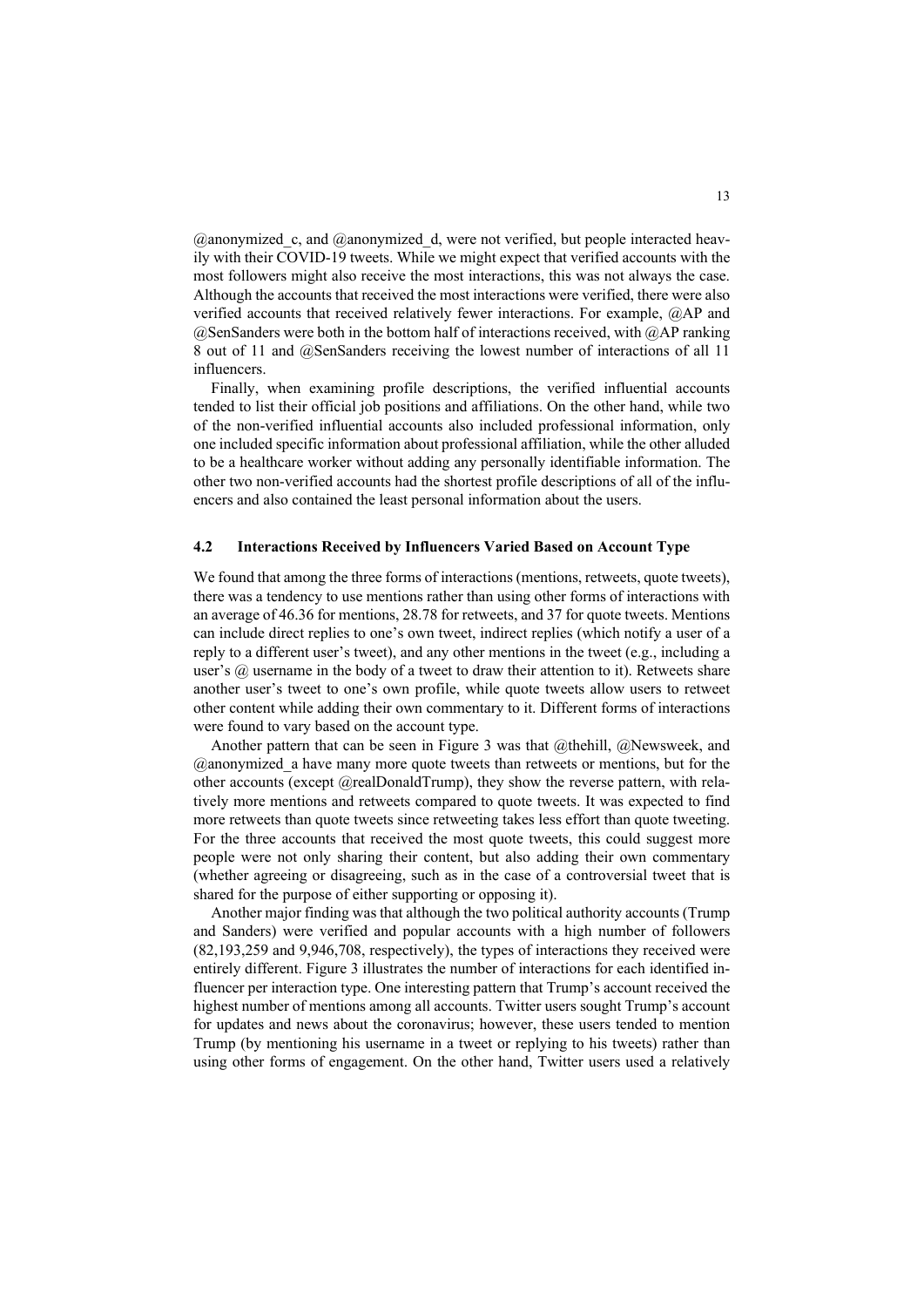

equal number of retweets and mentions to engage with @SenSanders on tweets about COVID-19.

**Fig. 3.** Interactions rates sent to the influential sources of information on Twitter.

<span id="page-13-0"></span>Overall, the major interaction patterns can be summarized in three points. First newsfocused accounts (official organization accounts and  $@$ anonymized a, which is a personal account that frequently shares news content) have the highest proportion of quote tweets compared to other interactions (with the exception of  $(aAP)$ ). Second, unlike the other influential accounts, @realDonaldTrump received many more mentions compared to the number of retweets and quote tweets received. Third, all other accounts received about equal numbers of retweets and mentions, which made up the majority of their interactions, and very few quote tweets.

In sum, we discussed in this section that mentions were the most common type of interaction among users overall, yet the relative proportion of mentions to other interactions varied across influencers. We also found that some non-verified users with a smaller number of followers gained visibility through the content they shared, but verified accounts were more common for our identified influencers. In the following section, we discuss broader implications of our study.

## **5 Discussion**

#### **5.1 Social Media as a Source of Information during COVID-19**

The COVID-19 pandemic demonstrates the evolving role of social media in public health communication. The most influential sources of information in the dataset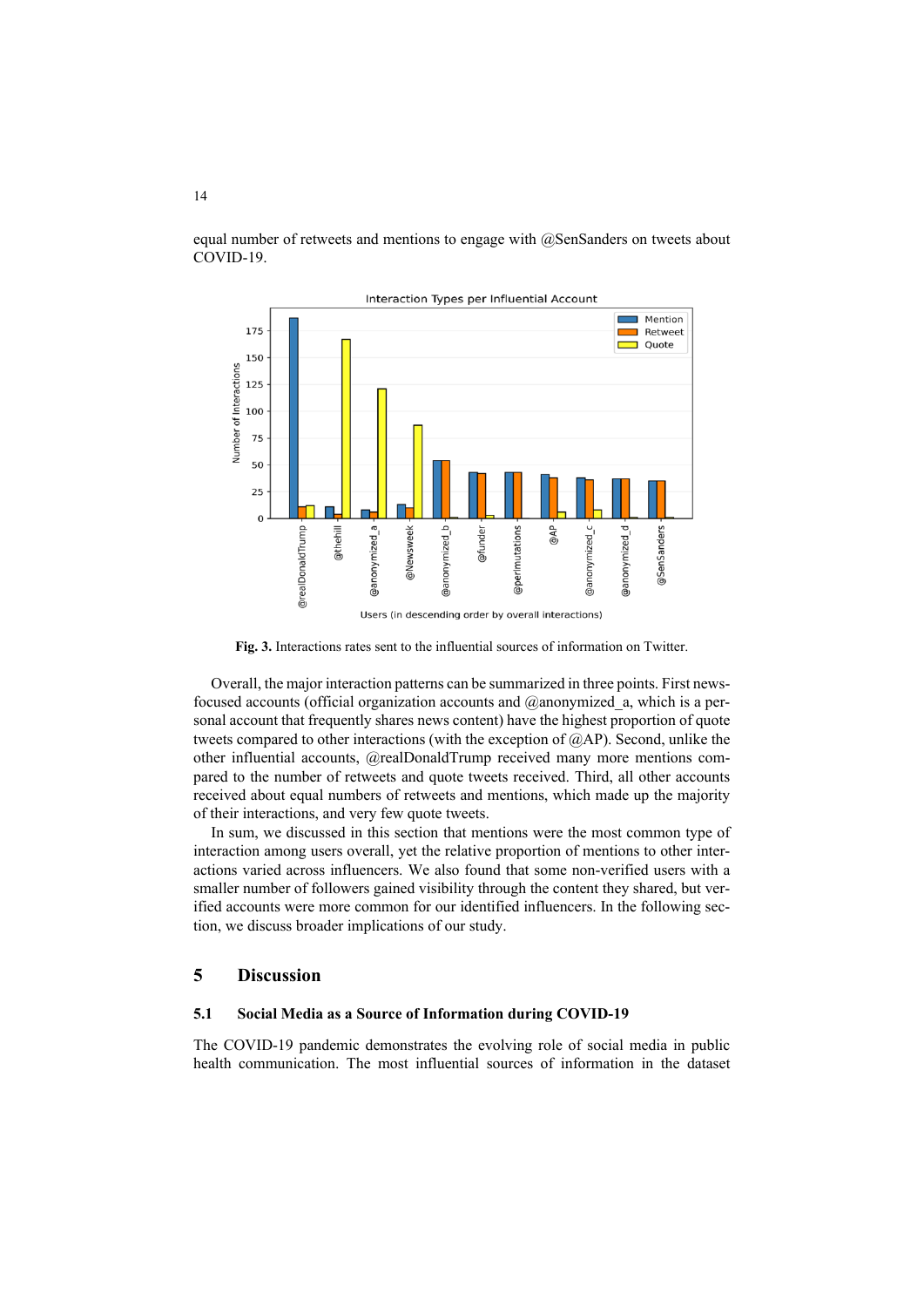included political authorities, news organizations, public figures, and personal accounts. By network analysis we found that most users interacted with other users rather than receiving interactions. This pattern of engagement was expected because people experienced a significant level of uncertainty and anxiety during the outbreak (Steinert et al., 2020). This uncertainty has persisted over time, unlike previous crises where uncertainty is mostly resolved within a few days. In addition, with COVID-19, the situation was ambiguous at all levels from public health authorities to the general public. This high degree of uncertainty can motivate people to speculate, which can affect people's ability to judge the veracity of news (Karduni et al., 2018). Above this uncertainty, certain nonpharmaceutical interventions, such as stay-at-home orders and physical distancing policies, have made the use of social media more crucial than before to connect with others in addition to staying informed about COVID-19 updates. This study showed a relatively high number of mentions, which suggests that people may have been seeking to resolve their uncertainty by replying to the influencers' tweets, as well as connecting with other users to share information with them. The dense network engagement denoted that people absorbed information and decided to diffuse the shared tweets about the coronavirus which had two sides. The positive impact of people's engagement in social networks can be seen in campaigns to help provide awareness, food, and masks for people (Al-Dmour et al., 2020). On the other hand, there was a negative impact of people's dense engagement which made them vulnerable to misinformation, political polarization, and strategic manipulation (Mian et al., 2020). Therefore, it was important to identify who the Twitter accounts people interacted with the most and discuss these interactions with more scrutiny.

### **5.2 COVID-19 and Political Polarization on Social Media**

When examining influential sources of information about COVID-19 on Twitter, we found that users were drawn to controversial politically oriented content, demonstrating the polarization of COVID-19 communication. In fact, our results showed that during the time period we examined, U.S. President Donald Trump's Twitter account was the most influential source of information in our dataset. Additionally, our analyses revealed the overwhelmingly political nature of COVID-19 discussions on Twitter. Because several of the influential users we identified were either political authorities or otherwise engaged in political activity and commentary, especially in a partisan manner, our results may raise concerns about the impact of political ideology on the type of information that is shared about COVID-19. For instance, one of the influential users in our dataset, @funder (Scott Dworkin), received significant interactions in response to tweets harshly criticizing another influential user in our dataset, @realDonaldTrump (Donald Trump). Emerging research has found political ideology predicted perceptions of COVID-19 and belief in COVID-19 misinformation (Calvillo et al., 2020). Future research should continue to investigate the effects of political ideology on the types of information shared during the pandemic, along with polarization of users who engage with this information.

Additionally, the impact of politicized health communication on both social media behavior and public health outcomes needs to be examined further. For example, a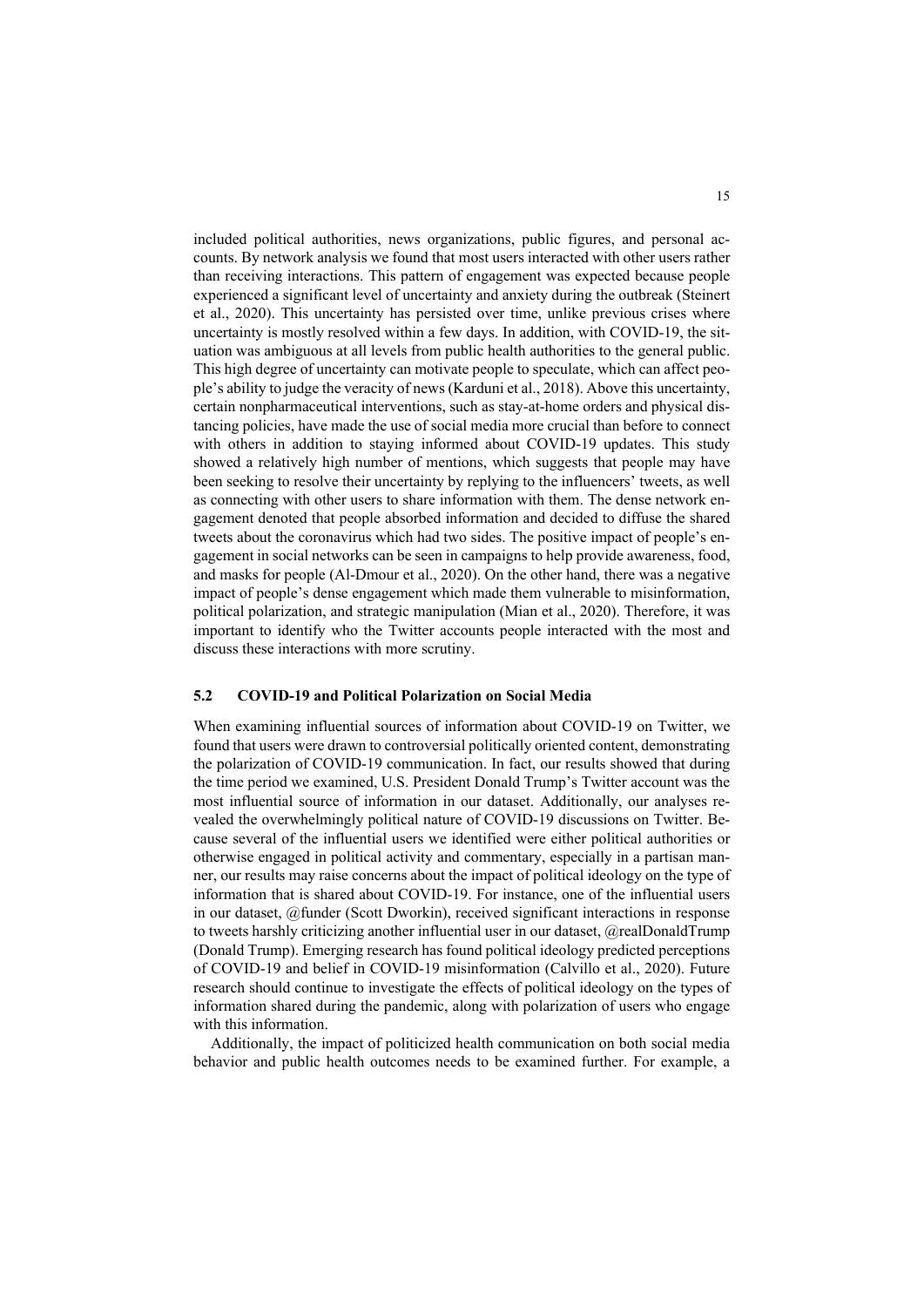recent study by Yaqub (2020) on tweets by Donald Trump over a 159-day period from January 24 to June 30, 2020 found a correlation between the sentiment of Donald Trump's tweets and the number of COVID-19 cases in the United States. They ascertained that the positive tone of President Trump's tweets decreased as the number of COVID-19 cases increased. An area of research that merits further exploration, and to which similar methodologies may be applied (sentiment analysis, statistical methods), is the investigation of the relationships between the sentiment of prominent sources of information regarding certain COVID-19 mitigation measures and public sentiment about those measures. A specific timeframe, source, and social media platform may be selected for study.

Finally, on January 8, 2021, Twitter announced the permanent suspension of @real-DonaldTrump due to "risk of further incitement of violence" following the storming of the U.S. Capitol on January 6, 2021<sup>[3](#page-15-0)</sup>. Future work should investigate how the suspension of Trump's account and the transition to the newly elected President Biden affect COVID-19 information influencers.

#### **5.3 Heterogeneity of Influencers and Implications for Mechanisms of Influence**

One noteworthy finding was that consistent with prior findings (e.g., Gräve & Greff, 2018), the high number of interactions received by the influencers in our study cannot be attributed to follower counts alone. This sheds light on the importance of differentiating between the impact of the number of followers and other factors involved in influence. Overall, we observed that during the time period of data collection, the most influential users discussing COVID-19 comprised both verified public figures with a large following, as well as smaller personal accounts. In the latter case, it is possible that the interactions received by these personal accounts were anomalous compared to their typical engagement (e.g., due to receiving a burst of interactions in response to a viral tweet), whereas we would expect to observe the verified influencers receive a relatively high number of interactions in general. This suggests there may be different mechanisms of gaining influence for these different account types. Because we examined interactions within a 24-hour time period, we were able to detect different types of influential users in our dataset.

#### **5.4 Limitations and Future Work**

Our analyses focused on influential sources of information during a short period of time, so we analyzed Twitter user interactions over a duration of 24 hours. This means that the results are not reflective of larger periods of time for user interactions and may not generalize to other social media platforms. For future work, researchers can investigate influencers across larger periods of time and across other social media platforms to have a more comprehensive view of influential sources of information during the pandemic. Our analyses also focused on English-language tweets based in the U.S.

<span id="page-15-0"></span><sup>&</sup>lt;sup>3</sup> https://blog.twitter.com/en\_us/topics/company/2020/suspension.html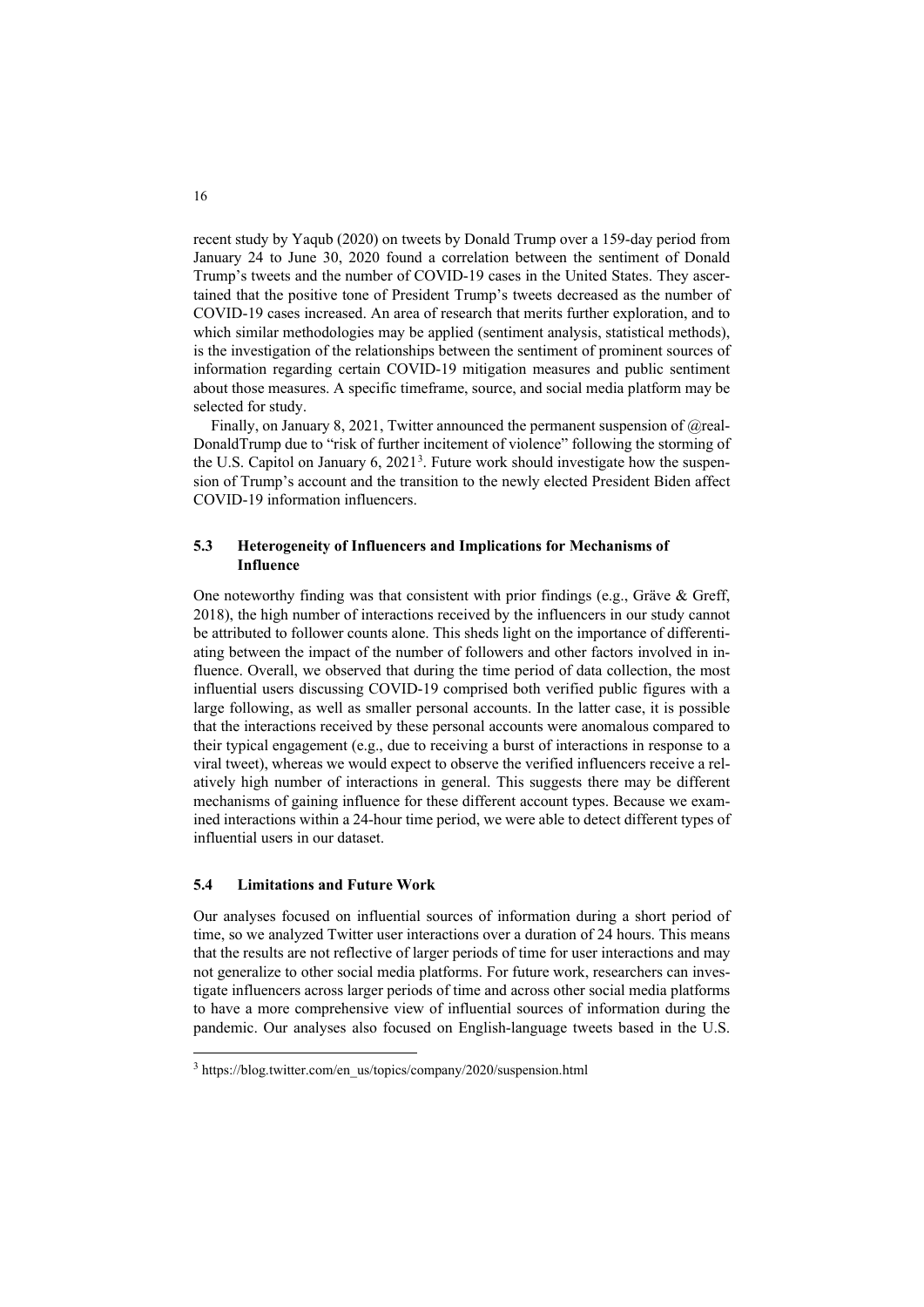Therefore, the interactions and political polarization we observed are only applicable to users in the U.S. Future work can seek to identify the degree to which political polarization related to COVID-19 is occurring in other geographic regions.

## **6 Conclusion**

In this study, we identified influential sources of information during a one-day period of COVID-19 discourse on Twitter. From this, we examined account features to characterize these influential users. During this investigation, we discovered the content of information being shared during this time focused heavily on politically charged discussions. Our findings illustrate the ongoing need to understand the impact of social media interactions and political polarization on public health outcomes.

**Acknowledgements.** Co-authors of this paper were supported by the U.S. Defense Advanced Research Projects Agency under grant FA8650-18-C-7823 and the U.S. National Science Foundation under grant IIP-1827700. The co-authors' sponsors had no role in study design, data collection and analysis, decision to publish, or preparation of the manuscript. Any opinions, findings, conclusions, or recommendations expressed in this material are those of the authors and do not necessarily reflect the views of the coauthors' sponsors.

### **References**

- 1. Abidin, C., Lee, J., Barbetta, T., Miao, W.S.: Influencers and COVID-19: reviewing key issues in press coverage across Australia, China, Japan, and South Korea. Media Int. Aust. 178(1), 114–135 (2021)[. https://doi.org/10.1177/1329878X20959838.](https://doi.org/10.1177/1329878X20959838)
- 2. Al-Dmour, H., Masa'deh, R., Salman, A., Abuhashesh, M., Al-Dmour, R.: Influence of social media platforms on public health protection against the COVID-19 pandemic via the mediating effects of public health awareness and behavioral changes: integrated model. J. Med. Internet Res. 22(8), e19996 (2020). [https://doi.org/10.2196/19996.](https://doi.org/10.2196/19996)
- 3. Barabási, A.-L., Albert, R.: Emergence of scaling in random networks. Science. 286(5439), 509–512 (1999).<https://doi.org/10.1126/science.286.5439.509>
- 4. Bastian, M., Heymann, S., Jacomy, M.: Gephi: an open source software for exploring and manipulating networks. In: Proceedings of the Third International AAAI Conference on Web and Social Media. Association for the Advancement of Artificial Intelligence (2009).
- 5. Booth, N., Matic, J.A.: Mapping and leveraging influencers in social media to shape corporate brand perceptions. Corp. Commun.: Int. J. 16(3), 184–191 (2011). [https://doi.org/10.1108/13563281111156853.](https://doi.org/10.1108/13563281111156853)
- 6. Borgatti, S.P., Mehra, A., Brass, D.J., Labianca, G.: Network analysis in the social sciences. Science. 323(5916), 892–895 (2009)[. https://doi.org/10.1126/science.1165821.](https://doi.org/10.1126/science.1165821)
- 7. Braun, V., Clarke, V.: Using thematic analysis in psychology. Qual. Res. Psychol. 3(2), 77– 101 (2006). [https://doi.org/10.1191/1478088706qp063oa.](https://doi.org/10.1191/1478088706qp063oa)
- 8. Budhwani, H., Sun, R.: Creating COVID-19 stigma by referencing the novel coronavirus as the "Chinese virus" on Twitter: quantitative analysis of social media data. J. Med. Internet Res. 22(5), e19301 (2020). [https://doi.org/10.2196/19301.](https://doi.org/10.2196/19301)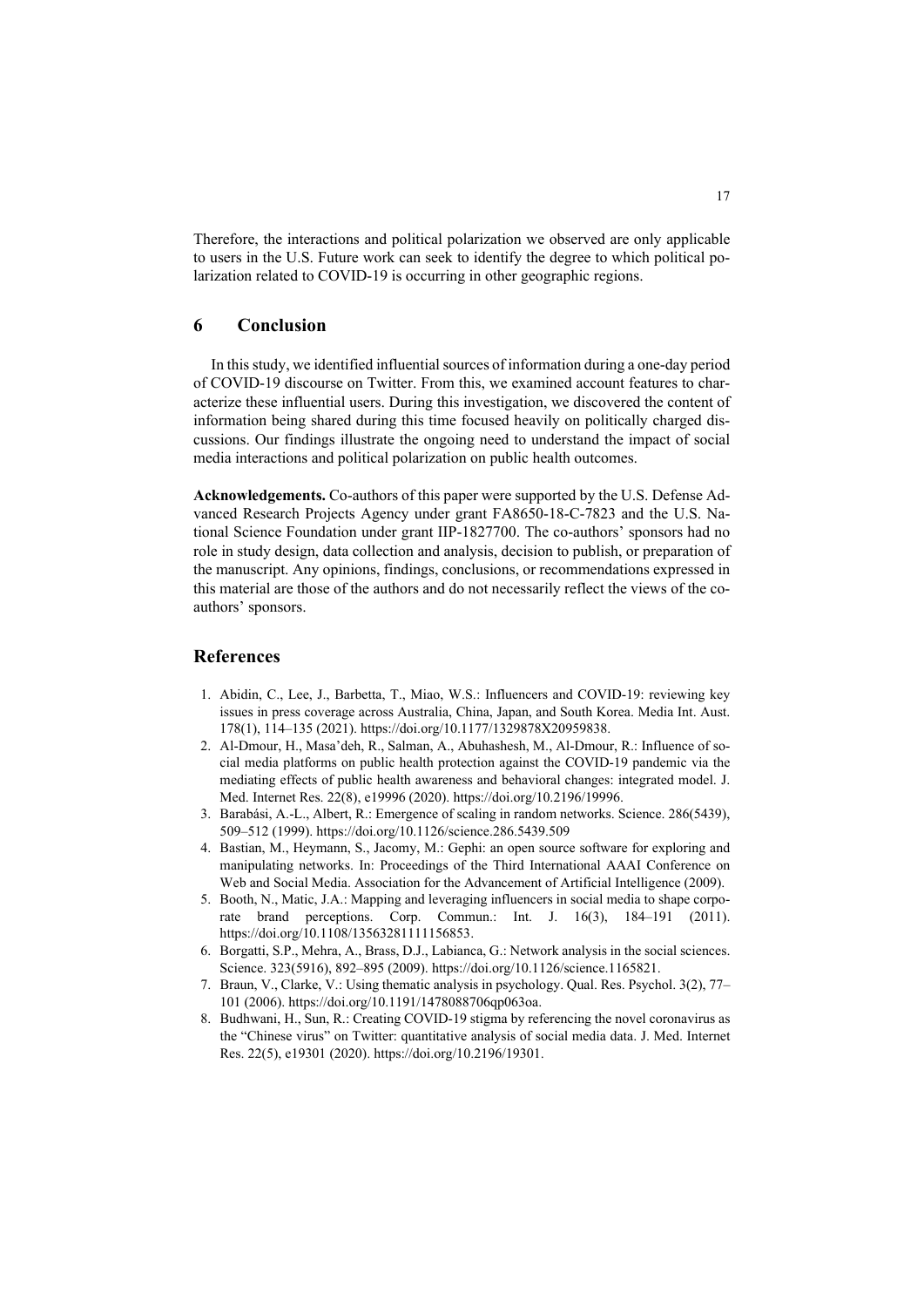- 9. Calvillo, D.P., Ross, B.J., Garcia, R.J.B., Smelter, T.J., Rutchick, A.M.: Political ideology predicts perceptions of the threat of COVID-19 (and susceptibility to fake news about it): Soc. Psychol. Personal. Sci. 11(8), 1119–1128 (2020). [https://doi.org/10.1177/1948550620940539.](https://www.google.com/url?q=https://doi.org/10.1177/1948550620940539&sa=D&ust=1611940231474000&usg=AOvVaw1m5S-IVOkX03k7oLvKlgb4)
- 10. Casaló, L.V., Flavián, C., Ibáñez-Sánchez, S.: Influencers on Instagram: antecedents and consequences of opinion leadership. J. Bus. Res. 117, 510–519 (2020). [https://doi.org/10.1016/j.jbusres.2018.07.005.](https://doi.org/10.1016/j.jbusres.2018.07.005)
- 11. CDC: COVIDView summary ending on June 20, 2020, [https://www.cdc.gov/corona](https://www.cdc.gov/coronavirus/2019-ncov/covid-data/covidview/past-reports/06262020.html)[virus/2019-ncov/covid-data/covidview/past-reports/06262020.html,](https://www.cdc.gov/coronavirus/2019-ncov/covid-data/covidview/past-reports/06262020.html) last accessed 2021/02/10.
- 12. Chae, J.: Explaining females' envy toward social media influencers. Media Psychol. 21(2), 246–262 (2018). [https://doi.org/10.1080/15213269.2017.1328312.](https://doi.org/10.1080/15213269.2017.1328312)
- 13. Cher, A.: WHO's chief scientist says there's a "very real risk" of a second wave of coronavirus as economies reopen, [https://www.cnbc.com/2020/06/10/who-says-theres-real-risk](https://www.cnbc.com/2020/06/10/who-says-theres-real-risk-of-second-coronavirus-wave-as-economies-reopen.html)[of-second-coronavirus-wave-as-economies-reopen.html,](https://www.cnbc.com/2020/06/10/who-says-theres-real-risk-of-second-coronavirus-wave-as-economies-reopen.html) (2020).
- 14. Dimitrov, D., Baran, E., Fafalios, P., Yu, R., Zhu, X., Zloch, M., Dietze, S.: TweetsCOV19 - a knowledge base of semantically annotated tweets about the COVID-19 pandemic. In: Proceedings of the 29th ACM International Conference on Information & Knowledge Management. pp. 2991–2998. Association for Computing Machinery, New York, NY, USA (2020).
- 15. Forgey, Q.: 'There is no emergency': W.H. economic advisers shrug off feared 'second wave' of coronavirus, [https://www.politico.com/news/2020/06/12/larry-kudlow-corona](https://www.politico.com/news/2020/06/12/larry-kudlow-coronavirus-second-wave-314904)[virus-second-wave-314904,](https://www.politico.com/news/2020/06/12/larry-kudlow-coronavirus-second-wave-314904) (2020).
- 16. Freberg, K., Graham, K., McGaughey, K., Freberg, L.A.: Who are the social media influencers? a study of public perceptions of personality. Public. Relat. Rev. 37(1), 90–92 (2011). [https://doi.org/10.1016/j.pubrev.2010.11.001.](https://doi.org/10.1016/j.pubrev.2010.11.001)
- 17. González-Bailón, S., De Domenico, M.: Bots are less central than verified accounts during contentious political events. SSRN Electron J. (2020)[. https://doi.org/10.2139/ssrn.3637121.](https://doi.org/10.2139/ssrn.3637121)
- 18. Gräve, J.-F., Greff, A.: Good KPI, good influencer? evaluating success metrics for social media influencers. In: Proceedings of the 9th International Conference on Social Media and Society. pp. 291–295. Association for Computing Machinery, New York, NY, USA (2018). [https://doi.org/10.1145/3217804.3217931.](https://doi.org/10.1145/3217804.3217931)
- 19. Gross, T.: Amid confusion about reopening, an expert explains how to assess COVID-19 risk, [https://www.npr.org/2020/06/17/879255417/amid-confusion-about-reopening-an-ex](https://www.npr.org/2020/06/17/879255417/amid-confusion-about-reopening-an-expert-explains-how-to-assess-covid-risk)[pert-explains-how-to-assess-covid-risk,](https://www.npr.org/2020/06/17/879255417/amid-confusion-about-reopening-an-expert-explains-how-to-assess-covid-risk) (2020).
- 20. Hether, H.J., Murphy, S.T., Valente, T.W.: It's better to give than to receive: the role of social support, trust, and participation on health-related social networking sites. J. Health Commun. 19(12), 1424–1439 (2014)[. https://doi.org/10.1080/10810730.2014.894596.](https://doi.org/10.1080/10810730.2014.894596)
- 21. Karduni, A., Wesslen, R., Santhanam, S., Cho, I., Volkova, S., Arendt, D., Shaikh, S., Dou, W.: Can you Verifi this? studying uncertainty and decision-making about misinformation using visual analytics. In: Proceedings of the Twelfth International AAAI Conference on Web and Social Media (ICWSM 2018). pp. 151–160. Association for the Advancement of Artificial Intelligence (2018).
- 22. Karimi, F., Sgueglia, K., Cullinane, S.: New York could roll back reopening if coronavirus restrictions violated, Gov. Cuomo says[, https://www.cnn.com/2020/06/14/health/us-corona](https://www.cnn.com/2020/06/14/health/us-coronavirus-sunday/index.html)[virus-sunday/index.html,](https://www.cnn.com/2020/06/14/health/us-coronavirus-sunday/index.html) (2020).
- 23. Katz, E., Lazarsfeld, P.F.: Personal influence: The part played by people in the flow of mass communication. Free Press, Glencoe, IL, US (1955).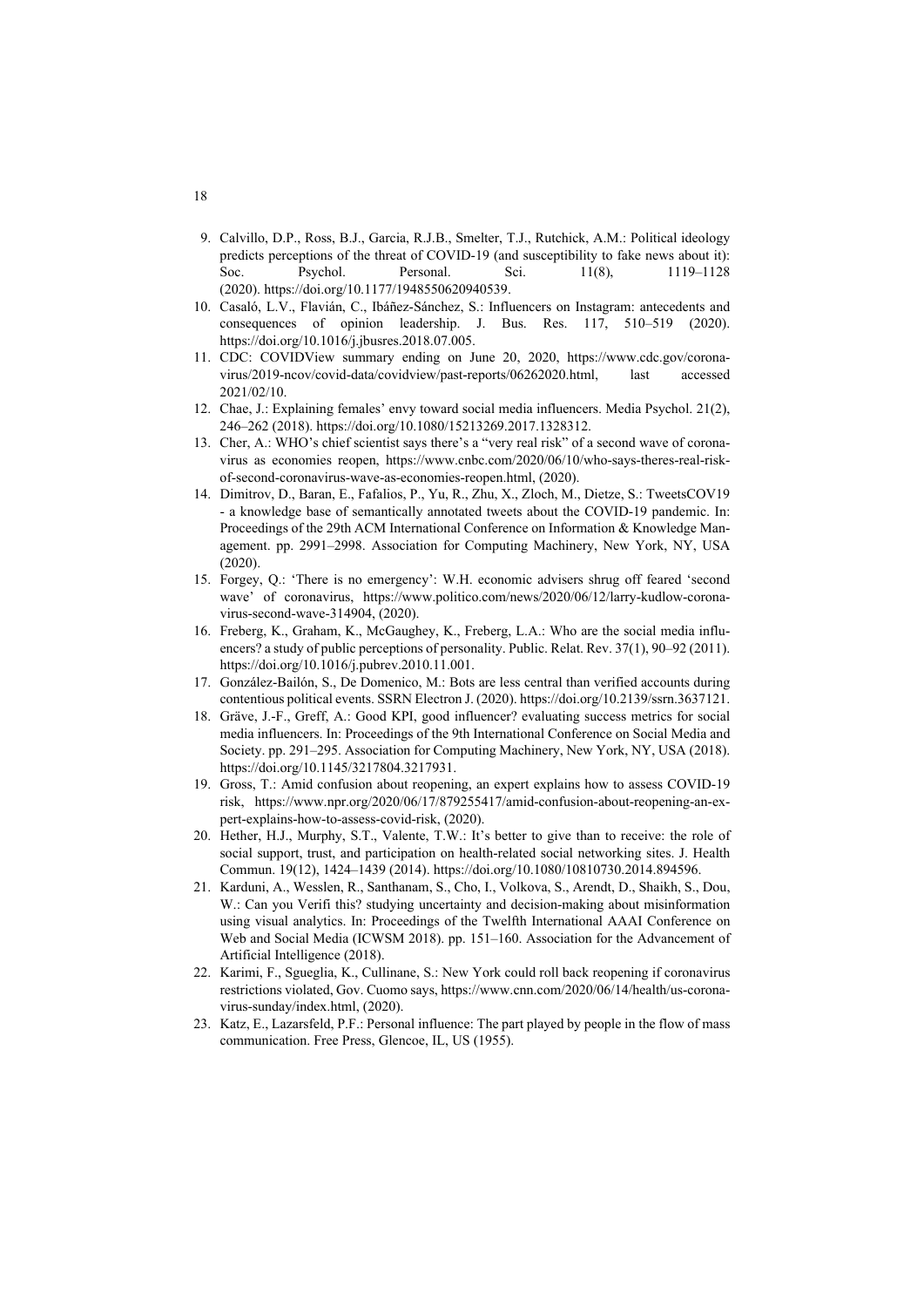- 24. Ko, N.-Y., Lu, W.-H., Chen, Y.-L., Li, D.-J., Wang, P.-W., Hsu, S.-T., Chen, C.-C., Lin, Y.- H., Chang, Y.-P., Yen, C.-F.: COVID-19-related information sources and psychological well-being: an online survey study in Taiwan. Brain Behav. Immun. 87, 153–154 (2020). [https://doi.org/10.1016/j.bbi.2020.05.019.](https://doi.org/10.1016/j.bbi.2020.05.019)
- 25. Levallois, C., Totet, M.: Twitter Streaming Importer[. https://seinecle.github.io/gephi-tutori](https://seinecle.github.io/gephi-tutorials/generated-html/twitter-streaming-importer-en.html)[als/generated-html/twitter-streaming-importer-en.html,](https://seinecle.github.io/gephi-tutorials/generated-html/twitter-streaming-importer-en.html) last accessed 2020/6/2
- 26. Levitan, L.C., Verhulst, B.: Conformity in groups: the effects of others' views on expressed attitudes and attitude change. Polit. Behav. 38(2), 277–315 (2016). [https://doi.org/10.1007/s11109-015-9312-x.](https://doi.org/10.1007/s11109-015-9312-x)
- 27. Lwin, M.O., Lu, J., Sheldenkar, A., Schulz, P.J., Shin, W., Gupta, R., Yang, Y.: Global sentiments surrounding the COVID-19 pandemic on Twitter: analysis of Twitter trends. JMIR Public Health Surveill. 6(2), e19447 (2020)[. https://doi.org/10.2196/19447.](https://doi.org/10.2196/19447)
- 28. Mian, A., Khan, S.: Coronavirus: the spread of misinformation. BMC Med. 18(1), 89 (2020). [https://doi.org/10.1186/s12916-020-01556-3.](https://doi.org/10.1186/s12916-020-01556-3)
- 29. Okuah, O., Scholtz, B.M., Snow, B.: A grounded theory analysis of the techniques used by social media influencers and their potential for influencing the public regarding environmental awareness. In: Proceedings of the South African Institute of Computer Scientists and Information Technologists 2019. pp. 1–10. Association for Computing Machinery, New York, NY, USA (2019). [https://doi.org/10.1145/3351108.3351145.](https://doi.org/10.1145/3351108.3351145)
- 30. Olson, T.: Pennsylvania Senate Republicans sue Gov. Wolf over refusal to end coronavirus lockdown[, https://www.foxnews.com/politics/pa-senate-republicans-sue-wolf-over-refusal](https://www.foxnews.com/politics/pa-senate-republicans-sue-wolf-over-refusal-end-coronavirus-lockdown)[end-coronavirus-lockdown,](https://www.foxnews.com/politics/pa-senate-republicans-sue-wolf-over-refusal-end-coronavirus-lockdown) (2020).
- 31. Pestek, A., Alic, A., Sadinlija, A.: Use of social media influencers in tourism. In: Proceedings of the International Scientific Conference: TRADE PERSPECTIVES 2017: Specialization and Customer Centered Retailing. pp. 177–189. Faculty of Economics and Business, Zagreb & Croatian Chamber of Economy, Zagreb, Croatia (2017).
- 32. Roitero, K., Soprano, M., Portelli, B., Spina, D., Della Mea, V., Serra, G., Mizzaro, S., Demartini, G.: The COVID-19 infodemic: can the crowd judge recent misinformation objectively? In: Proceedings of the 29th ACM International Conference on Information & Knowledge Management. pp. 1305–1314 (2020)[. https://doi.org/10.1145/3340531.3412048](https://doi.org/10.1145/3340531.3412048)
- 33. Rufai, S.R., Bunce, C.: World leaders' usage of Twitter in response to the COVID-19 pandemic: a content analysis. J. Public Health. 42(3), 510–516 (2020). [https://doi.org/10.1093/pubmed/fdaa049.](https://doi.org/10.1093/pubmed/fdaa049)
- 34. Shumaker, L., Schwartz, D.: COVID-19 cases surge in Oklahoma, other states ahead of Trump's Tulsa rally, [https://www.reuters.com/article/us-health-coronavirus-usa](https://www.reuters.com/article/us-health-coronavirus-usa-idUSKBN23O2T2)[idUSKBN23O2T2,](https://www.reuters.com/article/us-health-coronavirus-usa-idUSKBN23O2T2) (2020).
- 35. Sharma, K., Seo, S., Meng, C., Rambhatla, S., Liu, Y.: COVID-19 on social media: analyzing misinformation in Twitter conversations. arXiv:2003.12309 [cs]. (2020). [https://arxiv.org/abs/2003.12309.](https://arxiv.org/abs/2003.12309)
- 36. Spencer, S.: Fake coronavirus cures, part 1: MMS is industrial bleach, [https://www.factcheck.org/2020/02/fake-coronavirus-cures-part-1-mms-is-industrial](https://www.factcheck.org/2020/02/fake-coronavirus-cures-part-1-mms-is-industrial-bleach/)[bleach/,](https://www.factcheck.org/2020/02/fake-coronavirus-cures-part-1-mms-is-industrial-bleach/) last accessed 2020/6/2
- 37. Starbird, K., Palen, L.: (How) will the revolution be retweeted? information diffusion and the 2011 Egyptian uprising. In: Proceedings of the ACM 2012 conference on Computer Supported Cooperative Work. pp. 7–16. Association for Computing Machinery, New York, NY, USA (2012). [https://doi.org/10.1145/2145204.2145212.](https://doi.org/10.1145/2145204.2145212)
- 38. Steinert, S.: Corona and value change. The role of social media and emotional contagion. Ethics Inf. Technol. 1–10 (2020). [https://doi.org/10.1007/s10676-020-09545-z.](https://doi.org/10.1007/s10676-020-09545-z)